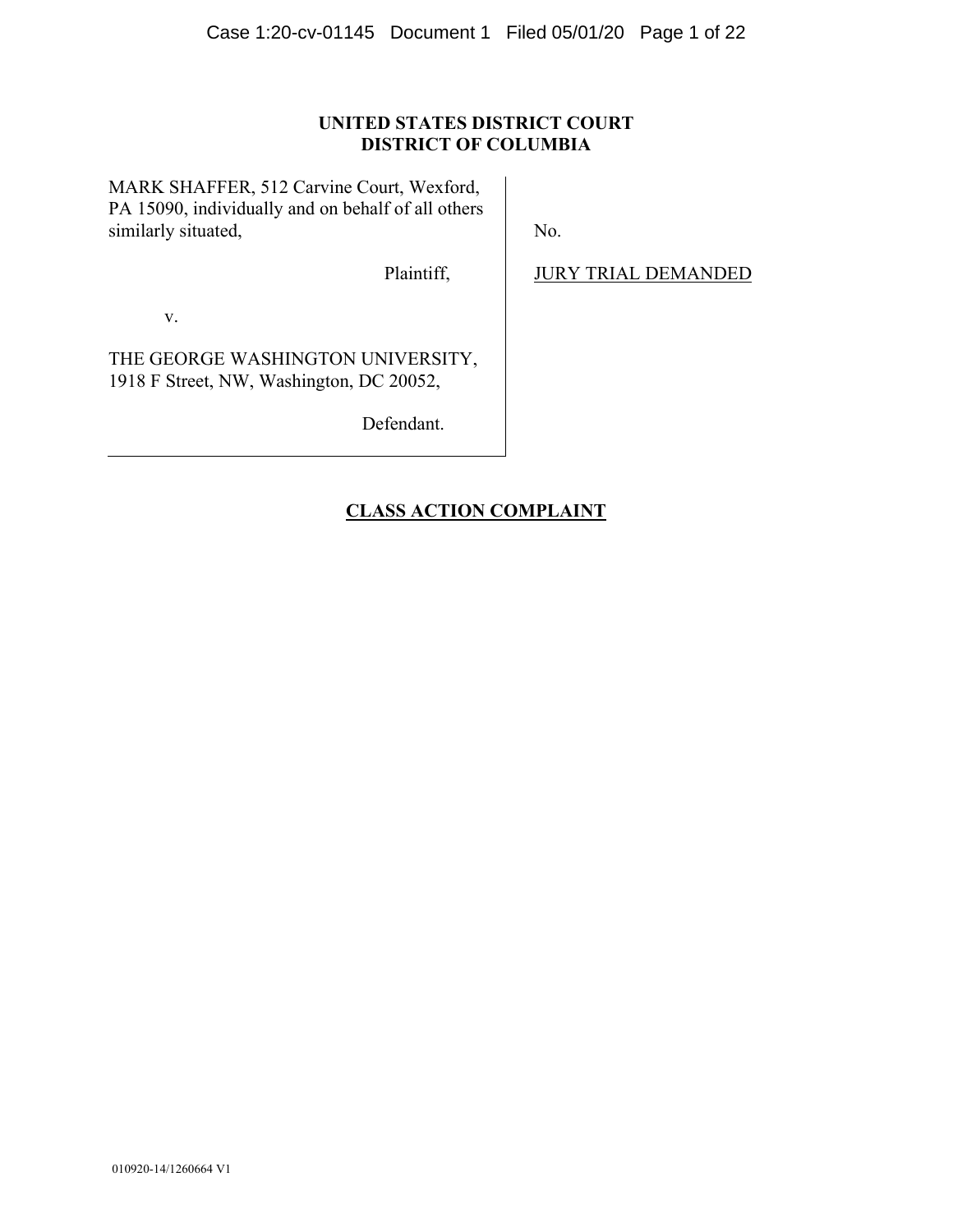# **TABLE OF CONTENTS**

# Page

| I.             |                 |  |  |  |  |  |
|----------------|-----------------|--|--|--|--|--|
| $\mathbf{H}$ . |                 |  |  |  |  |  |
| III.           |                 |  |  |  |  |  |
| IV.            |                 |  |  |  |  |  |
|                | A.              |  |  |  |  |  |
|                | $\mathbf{B}$ .  |  |  |  |  |  |
|                | $\mathcal{C}$ . |  |  |  |  |  |
| V.             |                 |  |  |  |  |  |
| VI.            |                 |  |  |  |  |  |
|                |                 |  |  |  |  |  |
|                |                 |  |  |  |  |  |
|                |                 |  |  |  |  |  |
|                |                 |  |  |  |  |  |
|                |                 |  |  |  |  |  |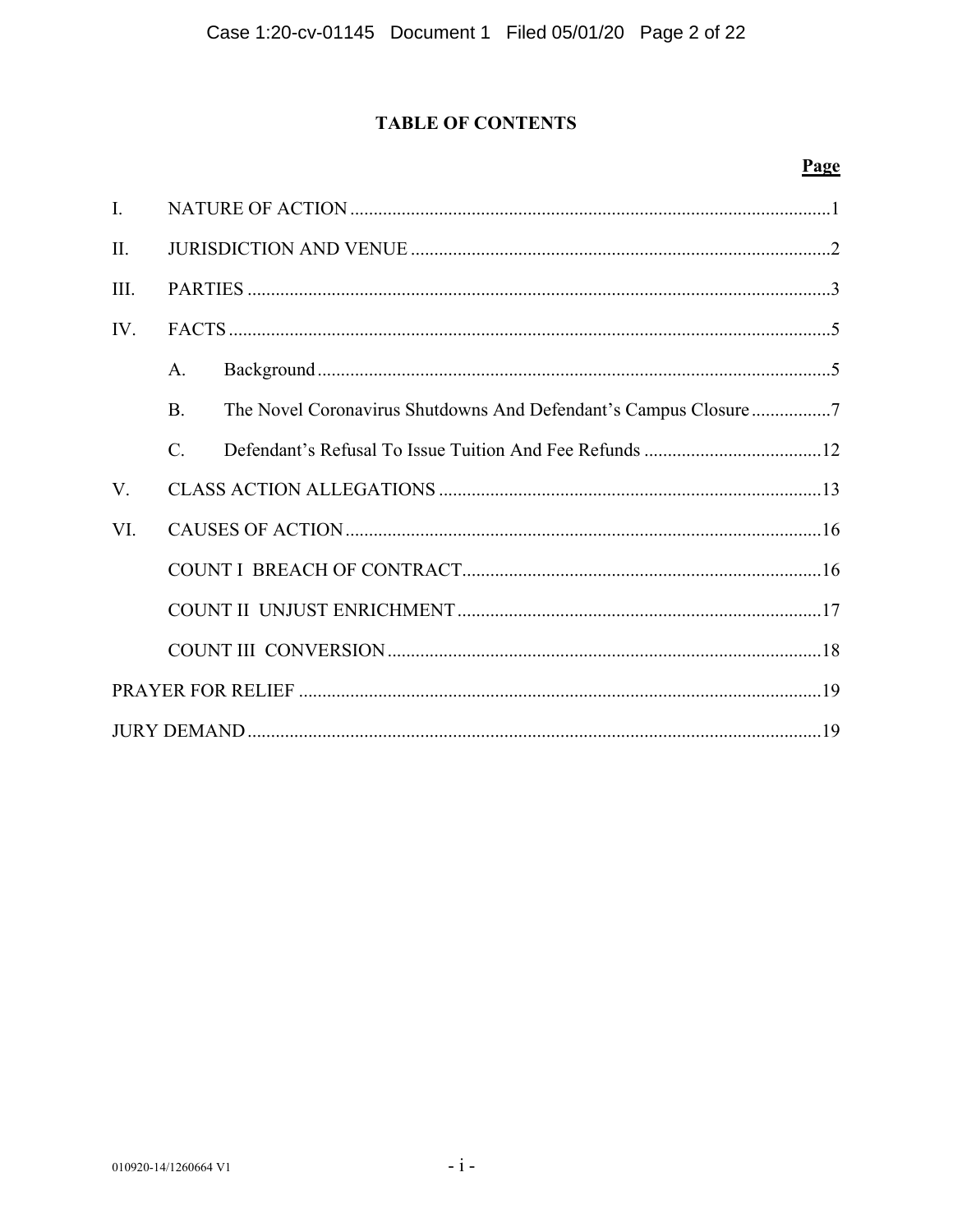Plaintiff, Mark Shaffer, individually and on behalf of all others similarly situated, for his Class Action Complaint against Defendant The George Washington University ("GW"), based upon personal knowledge as to his own actions and based upon the investigation of counsel regarding all other matters, complains as follows:

## **I. NATURE OF ACTION**

1. This Class Action Complaint comes during a time of hardship for so many Americans, with each day bringing different news regarding the novel coronavirus COVID-19.<sup>1</sup> Social distancing, shelter-in-place orders, and efforts to 'flatten the curve' prompted colleges and universities across the country to shut down their campuses, evict students from campus residence halls, and switch to online "distance" learning.

2. Despite sending students home and closing its campus(es), Defendant continues to charge for tuition and fees as if nothing has changed, continuing to reap the financial benefit of millions of dollars from students. Defendant does so despite students' complete inability to continue school as normal, occupy campus buildings and dormitories, or avail themselves of school programs and events. So while students enrolled and paid Defendant for a comprehensive academic experience, Defendant instead offers Plaintiff and the Class Members something far less: a limited online experience presented by Google or Zoom, void of face-to-face faculty and peer interaction, separated from program resources, and barred from facilities vital to study. Plaintiff, students and the Class Members did not bargain for such an experience.

 $\frac{1}{1}$ <sup>1</sup> Plaintiff and Plaintiff's counsel are mindful of the severe impact of the coronavirus on all aspects of society. To minimize the burden on the Court and to reasonably accommodate Defendant, Plaintiff will work with Defendant to reach an agreeable schedule for their response to this Class Action Complaint.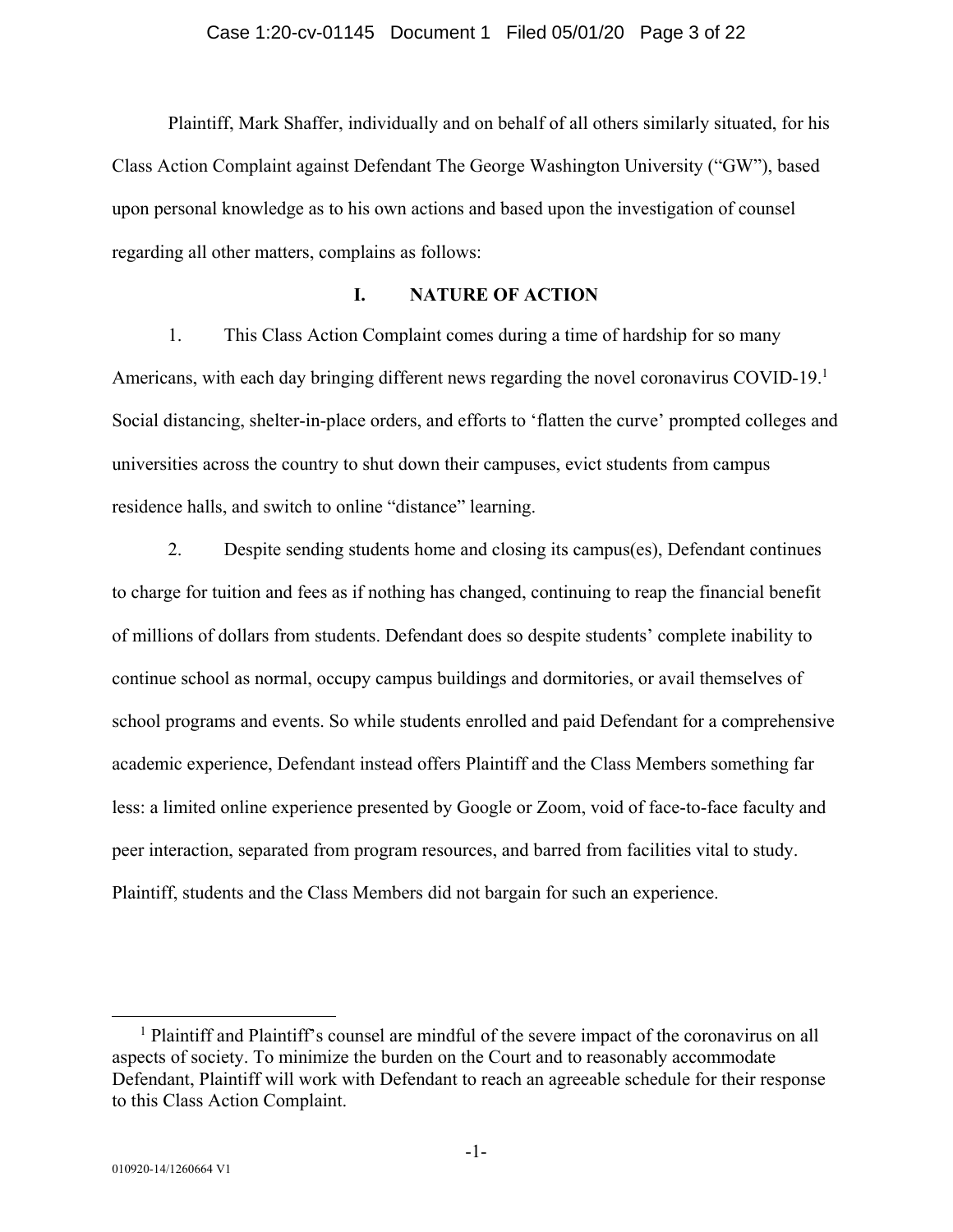#### Case 1:20-cv-01145 Document 1 Filed 05/01/20 Page 4 of 22

3. While some colleges and universities have promised appropriate and/or proportional refunds, Defendant excludes itself from such other institutions treating students fairly, equitably, and as required by the law. And for some students and families, Defendant does so based on outdated financial aid equations and collections, without taking into account disruptions to family income, a particular concern now where layoffs and furloughs are at record levels.

4. As a result, Defendant's actions have financially damaged Plaintiff and the Class Members. Plaintiff brings this action because Plaintiff and the Class Members did not receive the full value of the services paid and did not received the benefits of in-person instruction. They have lost the benefit of their bargain and/or suffered out-of-pocket loss and are entitled to recover compensatory damages, trebling where permitted, and attorney's fees and costs.

#### **II. JURISDICTION AND VENUE**

5. This Court has jurisdiction over the subject matter presented by this Complaint because it is a class action arising under the Class Action Fairness Act of 2005 ("CAFA"), Pub. L. No. 109-2, 119 Stat. 4 (2005), which explicitly provides for the original jurisdiction of the Federal Courts of any class action in which any member of the Class is a citizen of a State different from any Defendant, and in which the matter in controversy exceeds in the aggregate sum of \$5,000,000.00, exclusive of interest and costs. Plaintiff alleges that the total claims of individual Class members in this action are in excess of \$5,000,000.00 in the aggregate, exclusive of interest and costs, as required by 28 U.S.C. §§ 1332(d)(2) and (6). Plaintiff is a citizen of Pennsylvania, whereas Defendant is a citizen of the District of Columbia for purposes of diversity. Therefore, diversity of citizenship exists under CAFA as required by 28 U.S.C. § 1332(d)(2)(A). Furthermore, Plaintiff alleges that more than two-thirds of all of the members of the proposed Class in the aggregate are citizens of a jurisdiction other than the District of

-2-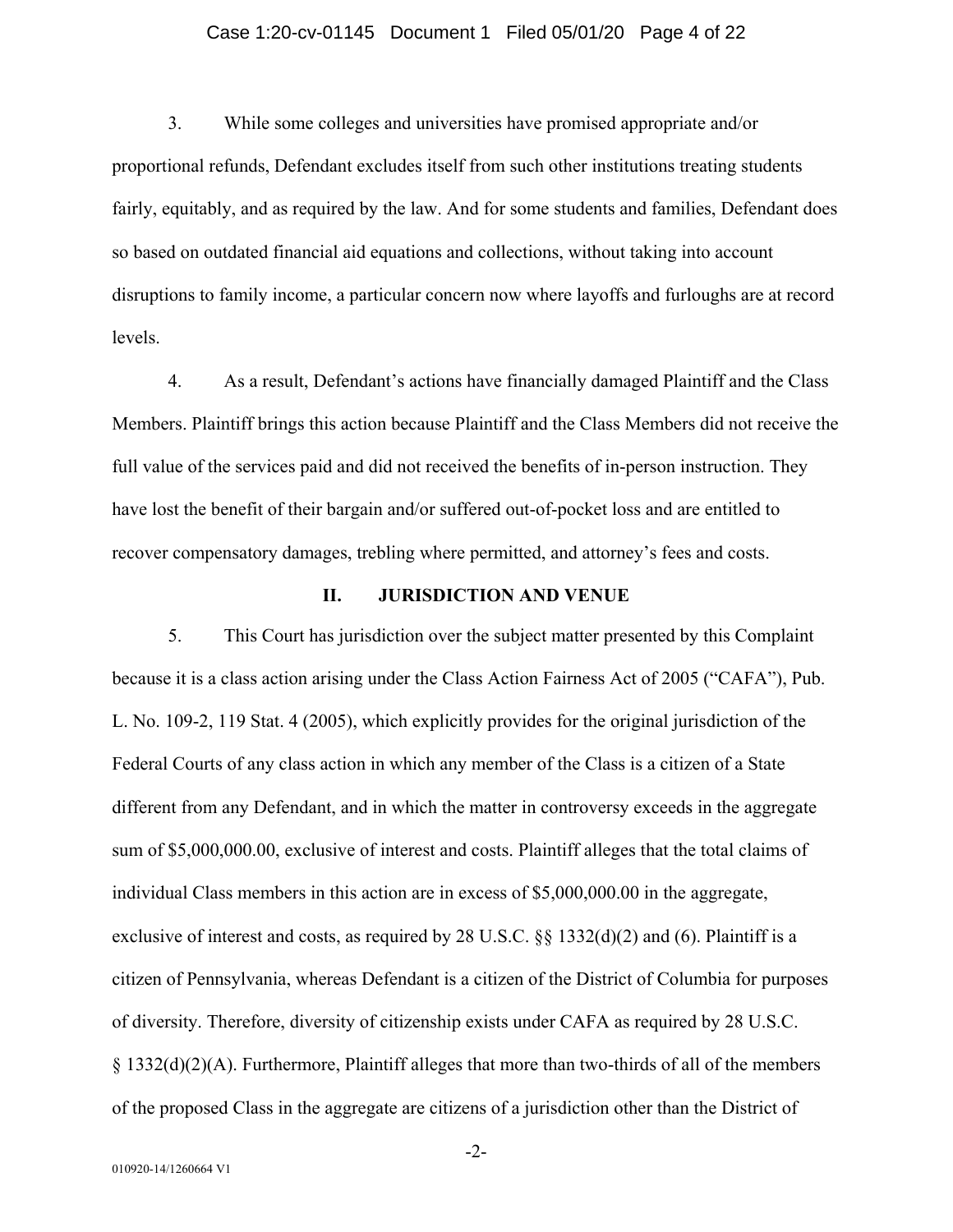#### Case 1:20-cv-01145 Document 1 Filed 05/01/20 Page 5 of 22

Columbia, where this action is originally being filed, and that the total number of members of the proposed Class is greater than 100, pursuant to 28 U.S.C.  $\S$  1332(d)(5)(B).<sup>2</sup>

6. Venue is appropriate in this District because Defendant is located within the District of Columbia. And on information and belief, events and transactions causing the claims herein, including Defendant's decision-making regarding its refund policy challenged in this lawsuit, has occurred within this judicial district.

## **III. PARTIES**

7. Plaintiff Mark Shaffer is a citizen and resident of the State of Pennsylvania. Plaintiff is the parent of a current GW student and paid his daughter's tuition and fees for Defendant's Spring 2020 academic term at Defendant.

8. Plaintiff and Plaintiff's daughter is in good financial standing at Defendant, having paid in whole or in combination tuition, fees, costs, assessed or demanded by Defendant for the Spring 2020 term.

9. Plaintiff paid Defendant for opportunities and services that his daughter will not receive, including on-campus education, facilities, services, and activities.

10. While Plaintiff's daughter could have obtained her degree on-line, Plaintiff's daughter specifically selected an in-person, in-class experience for the variety of educational experiences and benefits that only an in-person program can deliver.

11. With GW's campus closure and transition to an online only educational experience, Plaintiff's daughter has suffered a decreased quality of experience, education, and

 <sup>2</sup> Less than 10% of students attending GW come from within the District of Columbia. https://www.collegefactual.com/colleges/george-washington-university/student-life/diversity/.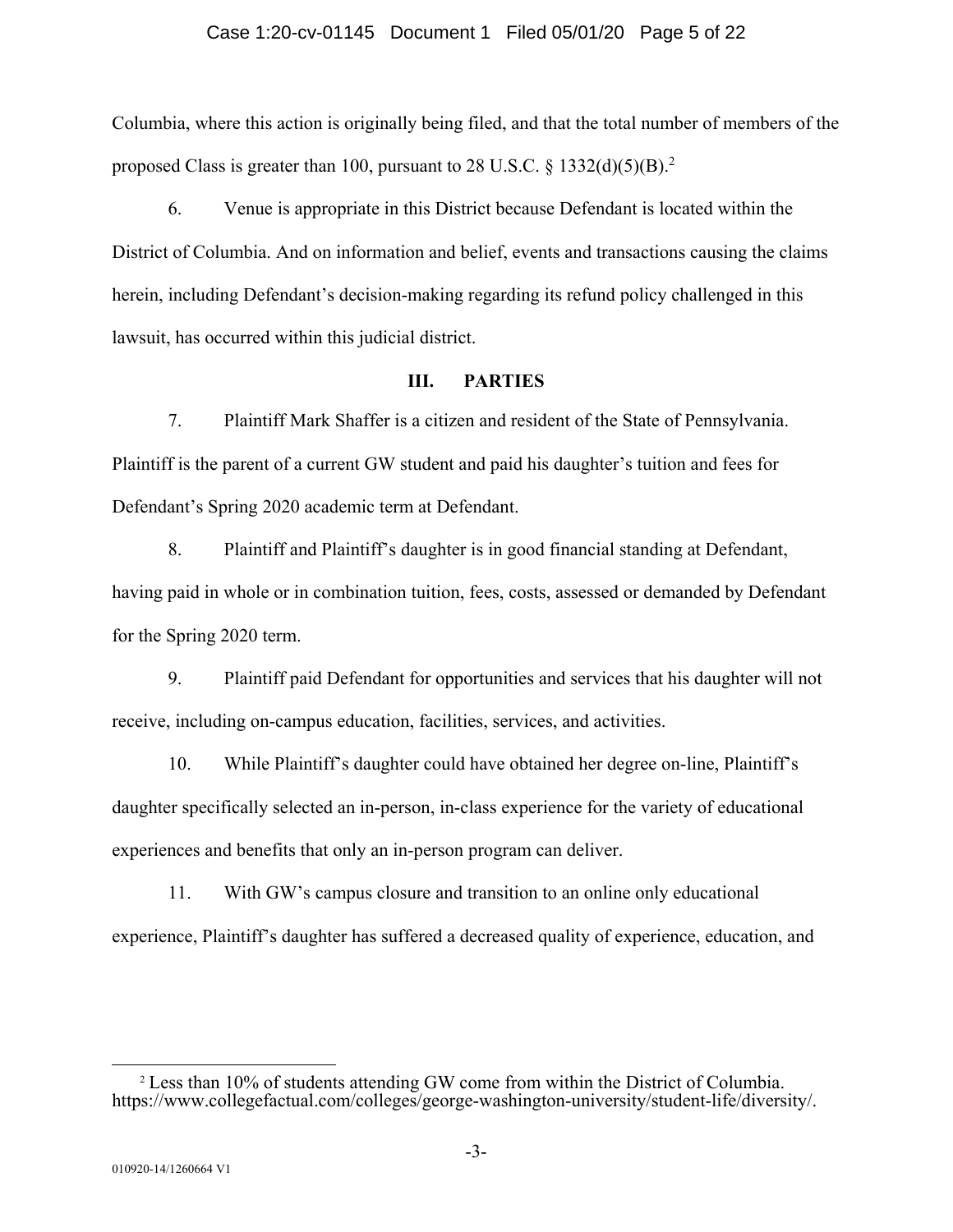#### Case 1:20-cv-01145 Document 1 Filed 05/01/20 Page 6 of 22

lost access to important university facilities and experiences that were bargained for by selecting in-person experiences.

12. For example, Plaintiff's daughter has lost use of vital library access and special tools available only physically in the library or library computer systems, which Defendant cannot and/or has been unable to make available to students online.

13. Furthermore, Plaintiff's daughter lost access to student-organizations and associated student activities. Plaintiff's daughter was an active student-organization participant but due to Defendant's cancellation of all student events, Plaintiff's daughter has lost all benefits associated with her participation in such an organization and events.

14. And with the transition to online only classes, Plaintiff's daughter has noticed a shift in and loss of academic rigor.

15. While Plaintiff paid GW for an in-class experience that would enable his daughter to communicate directly with her professors, attend office hours, and work through issues inperson, such experiences are non-existent following Defendant's campus closure. Moreover, students faced significant delay associated with the shift from the bargained for in-person experience to online coursework, causing back loading of work and pushed back deadlines. Such a transition has also made it difficult to connect with professors and staff, a critical component to the bargained-for experience.

16. On top of these difficulties, some professors are uncomfortable with the use of online educational delivery technology for both classwork and student interaction.

17. As a result, while Plaintiff and other students pay for in-person access to renowned faculty as an important component of the GW experience, Defendant excluded students from such access for the Spring 2020 term.

-4-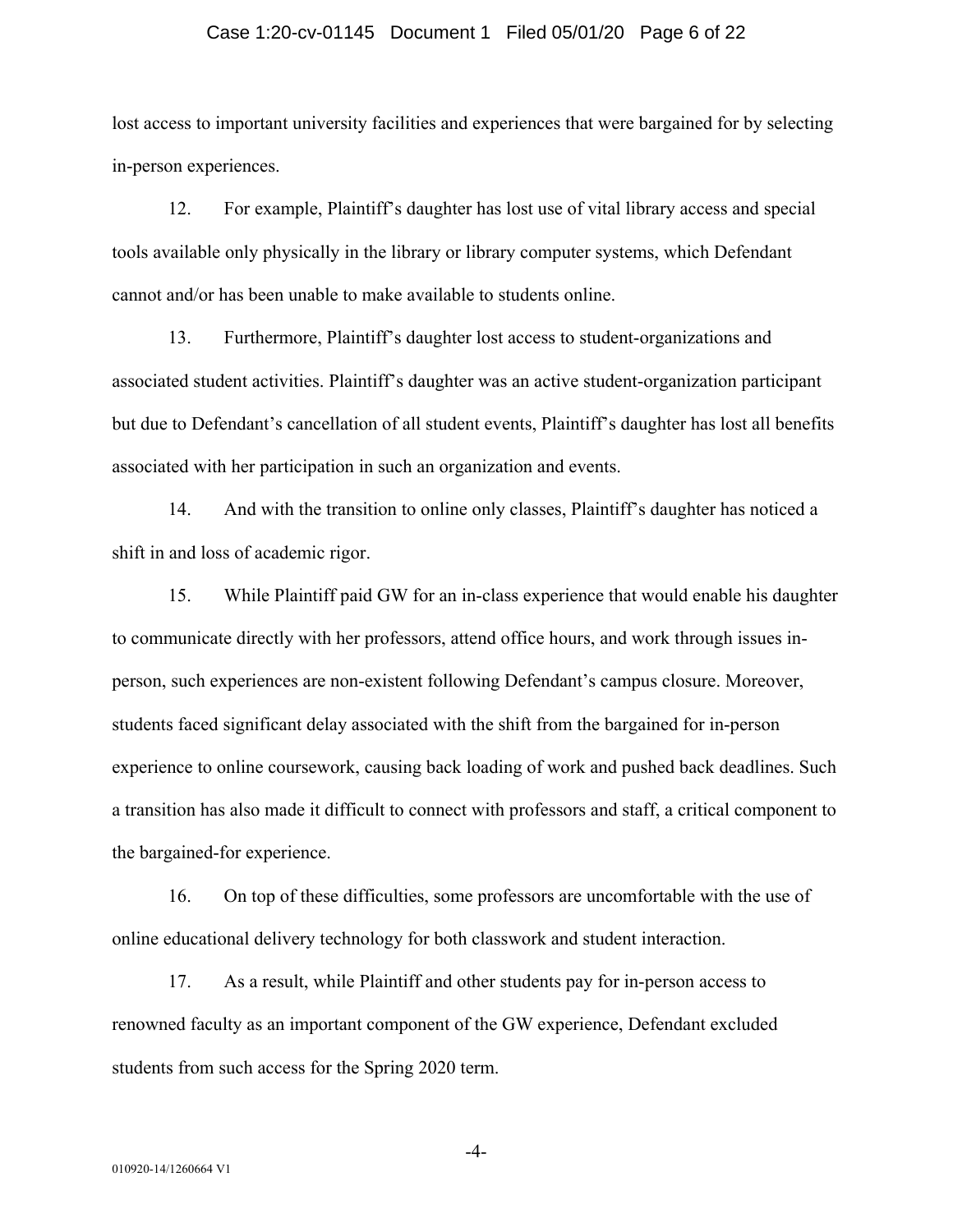18. Defendant The George Washington University is an institution of higher learning located in Washington, D.C. Defendant provides Class Members with campus facilities, inperson classes, as well as a variety of other facilities for which Defendant charges Plaintiff and the Class Members.

#### **IV. FACTS**

#### **A. Background**

19. Chartered in 1821, The George Washington University has a current enrollment of approximately 28,000 undergraduate and graduate students across 10 schools and colleges.

20. As of June 30, 2019, Defendant's endowment totaled approximately \$1.779 billion and the university ended the fiscal year with assets totaling more than \$4.748 billion. Defendant collected \$774.143 million in student tuition and fees (net of \$333,821 university funded scholarships)—a \$21.2 million increase from the year before—with Defendant's total operating revenues totaling \$1.546 billion.

21. In July 2017, Defendant announced the final results of its largest ever fundraising campaign—"Making History: The Campaign for GW"—through which nearly 67,000 donors contributed more than \$1.02 billion to the university. During the campaign, GW raised: (1) more than \$177 million to support students, including 128 new endowments for student financial aid; (2) more than \$626 million to enhance academics, including 23 new endowed faculty positions; (3) more than \$163 million for facilities; and (4) an additional \$57 million in unrestricted funds to address other university needs.

22. While many schools nationwide offer and highlight remote learning capabilities as a primary component of their efforts to deliver educational value (*see, e.g.*, Western Governors University, Southern New Hampshire University, University of Phoenix-Arizona), Defendant is not such a school.

-5-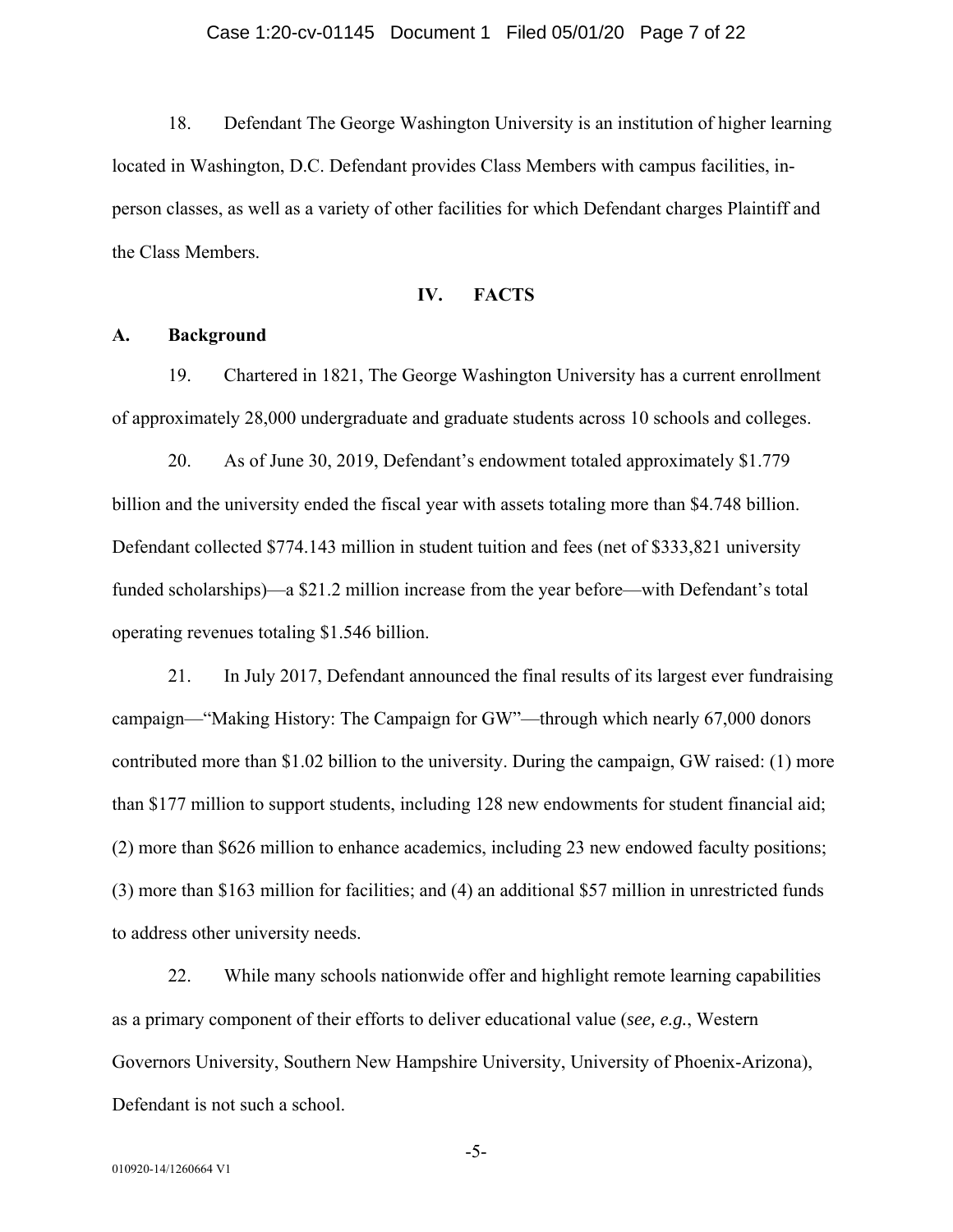#### Case 1:20-cv-01145 Document 1 Filed 05/01/20 Page 8 of 22

23. Rather, a significant focus of Defendant's efforts to obtain and recruit students pertains to the campus experience it offers along with face-to-face, personal interaction with skilled and renowned faculty and staff.

24. A few examples of such efforts to promote that experience follow. GW promotes its Foggy Bottom Campus as combining "the academic and residential amenities of a top notch university with the excitement and convenience of living in the heart of the city. From lecture halls to high tech labs, and small group meeting rooms to open study spaces, you'll find a wide range of learning environments to fit your needs and aspirations."<sup>3</sup>

25. But GW also notes that "learning goes well beyond attending lectures and writing papers. Our schools and colleges provide a place for you to debate and discuss how to make a difference in the world and then actually go do it. Your classmates, friends and professors will motivate you to use what you're learning, as well as your skills, ideas and passions, to help others and pave a path for your future."<sup>4</sup>

26. GW recognizes its campus life as integral to student learning experiences: "Living at GW grants you the rare opportunity to encounter a variety of new cultural experiences while learning and interning at world-class institutions. Residence hall life is an essential aspect of your college experience, and some of your lifelong friends will first be your neighbors and roommates. During your time at GW, you'll likely find fellow Colonials who share your interests. Whether it's leadership, politics, arts and culture, athletics or service that moves you, GW students engage in more than 450 clubs and student organizations on campus. Pursuing your passions and sharing your diversity plays an integral role in building our community."5

 <sup>3</sup> https://www.gwu.edu/foggy-bottom-campus.

<sup>4</sup> https://www.gwu.edu/schools-colleges.

<sup>5</sup> https://www.gwu.edu/campus-life.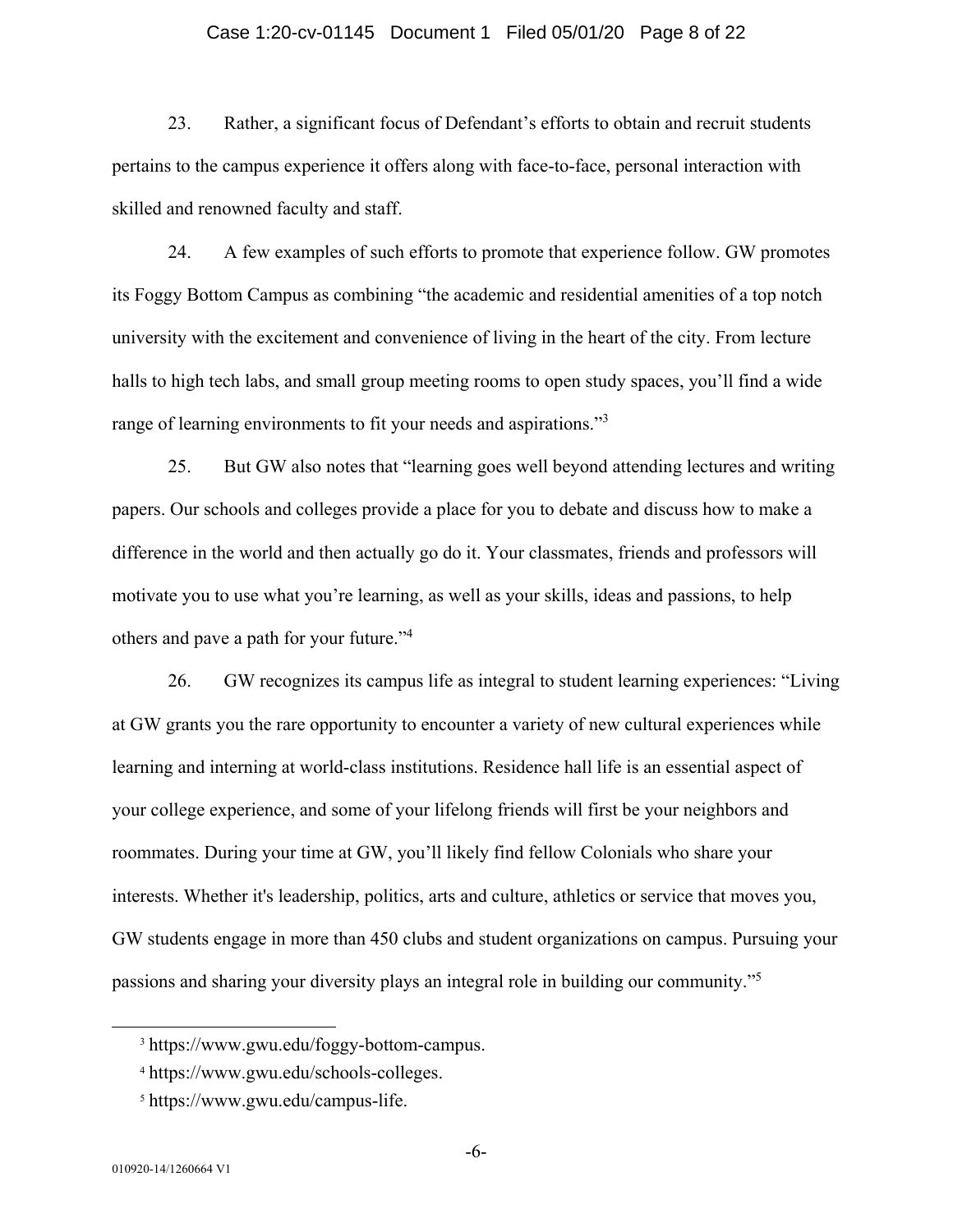#### Case 1:20-cv-01145 Document 1 Filed 05/01/20 Page 9 of 22

27. To obtain such educational opportunities and activities, Plaintiff and the Class Members pay, in whole or in part, significant tuition, fees, and/or room and board.

28. For the Spring term 2020, Defendant assesses the following: between \$25,875 and \$29,275 (depending on when the student entered study) for undergraduate tuition, between \$1,765 to 2,225 per credit (depending on the student's course of study), student association fees at \$3.00 per credit hour, dining plans ranging from \$1,525 to \$2,375, and residence hall rates ranging from \$4,675 to \$8,420 (depending on the residence hall).

29. Such charges for study are significantly higher than online only programs. Schools delivering an online-only educational experience assess significantly discounted rates for delivering such educational services. For example, Western Governor's University charges flat-rate tuition at \$3,370 per term while Southern New Hampshire University charges \$960 per course for online undergraduate programs and \$1,881 per course for online graduate programs.

30. Such charges are also more than what Defendant charges for online courses of study. For example, while Defendant ordinarily assesses graduate tuition per credit at \$1,965 for the School of Engineering & Applied Science, Defendant charges graduate students seeking an "M.S. *(online)*" for Engineering Management & Systems Engineering at a significantly reduced rate, \$975 per credit.

#### **B. The Novel Coronavirus Shutdowns And Defendant's Campus Closure**

31. On December 31, 2019, governmental entities in Wuhan, China confirmed that health authorities were treating dozens of cases of a mysterious, pneumonia-like illness. Days later, researchers in China identified a new virus that had infected dozens of people in Asia, subsequently identified and referred to as the novel coronavirus, or COVID-19.

32. By January 21, 2020, officials in the United States were confirming the first known domestic infections of COVID-19.

-7-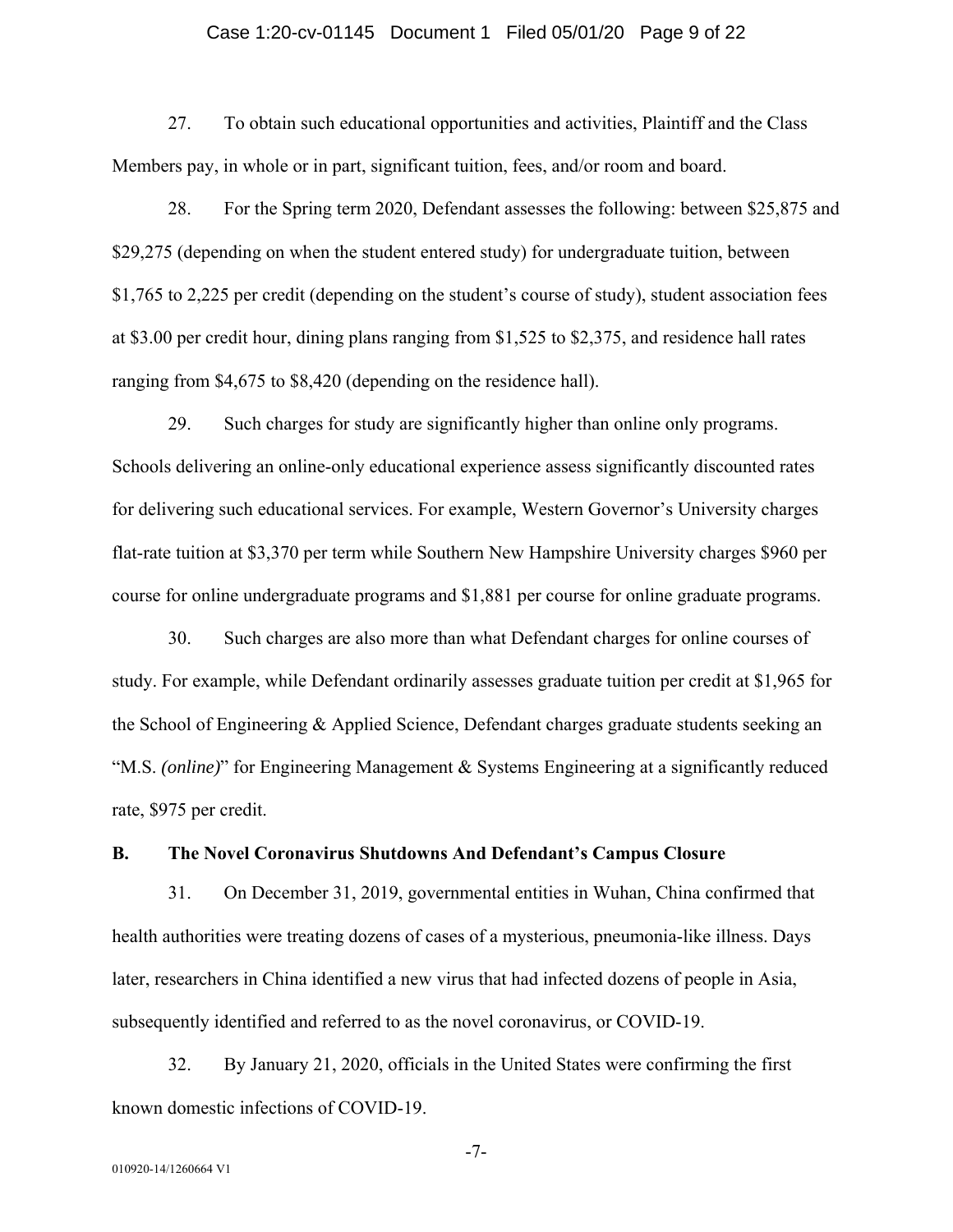#### Case 1:20-cv-01145 Document 1 Filed 05/01/20 Page 10 of 22

33. Due to an influx of thousands of new cases in China, on January 30, 2020, the World Heath Organization officially declared COVID-19 as a "public health emergency of international concern."

34. By March 11, 2020, the World Health Organization declared COVID-19 a pandemic.

35. Travel and assembly restrictions began domestically in the United States on March 16, 2020, with seven counties in the San Francisco, California area announcing shelter-inplace orders. Other states, counties, and municipalities have followed the shelter-in-place orders and as of April 6, 2020, 297 million people in at least 38 states, 48 counties, 14 cities, the District of Columbia, and Puerto Rico are being urged or directed to stay home.

36. On or about March 10, 2015, Defendant began closing its campus. That day, GW informed students that "beginning Monday, March 23, most GW classes will move online, and they will remain online through at least April 5. The university will remain open and operational during this period, and all faculty and staff should maintain their regular work schedules. We will update you by March 27, if we will continue with remotely held classes beyond April 5." It also suspended all in-person student organization activities and events. And it effectively evicted the GW student-body from residence halls, noting: "After spring break, all residential students are expected to no longer be living in student housing as of March 21 until the end of the instructional continuity period . . . Students who do not apply to remain on campus will not have access to the residence halls after 5 p.m. on March 20."6

 <sup>6</sup> https://campusadvisories.gwu.edu/covid-19-updates-president-leblanc.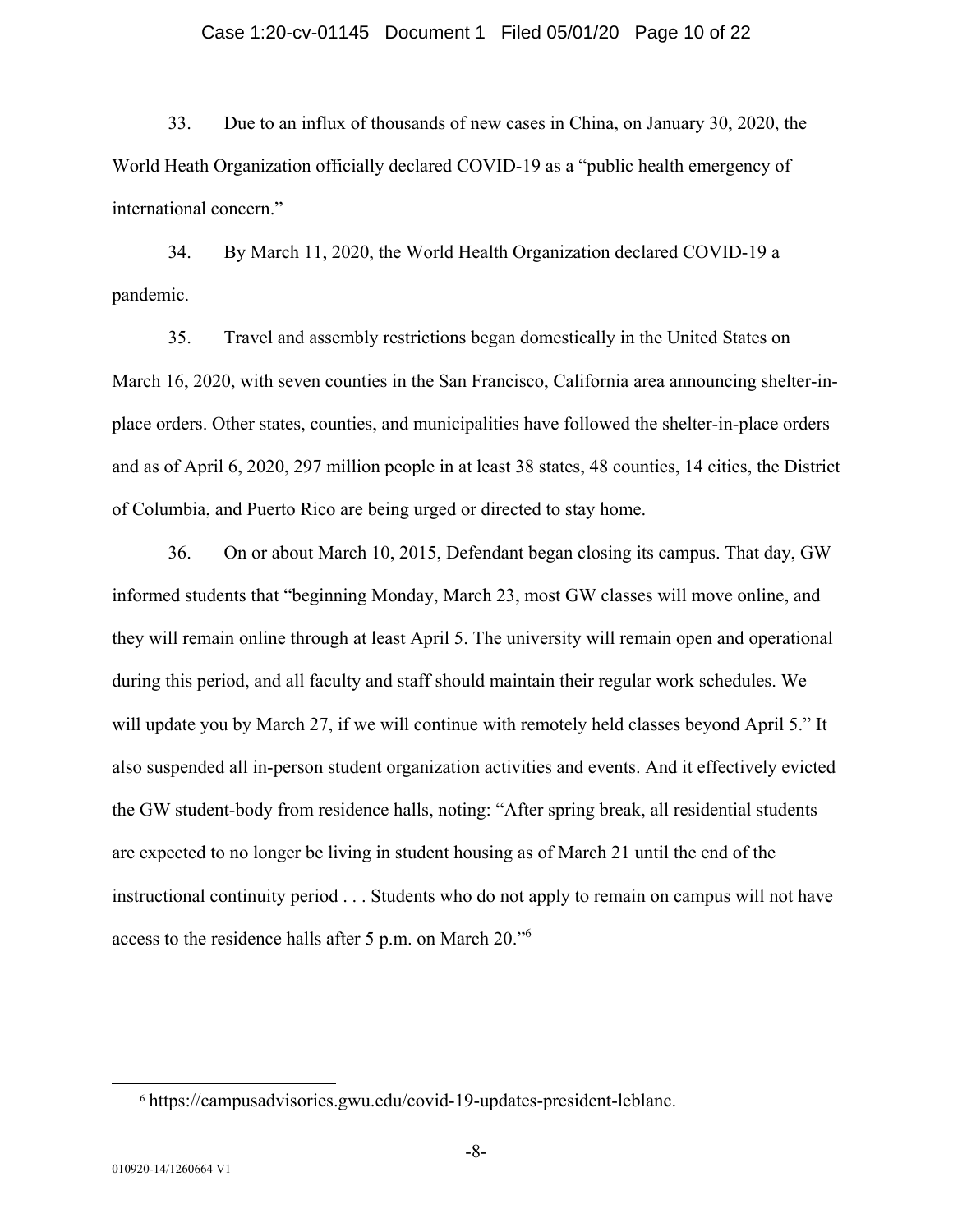#### Case 1:20-cv-01145 Document 1 Filed 05/01/20 Page 11 of 22

37. On March 13, 2020, GW announced that it would be limiting access to campus buildings on March 14, 2020.<sup>7</sup>

38. And by March 16, 2020, Defendant decided "to extend the virtual learning period through the end of the spring semester" and cancelled all on-campus events through the end of the semester.<sup>8</sup>

39. Though the reasons for such closures are justified the fact remains that such closures and cancellations present significant loss to Plaintiff and the Class Members.

40. College students across the country have offered apt descriptions of the loss they have experienced as a result of the pandemic, highlighting the disparity between students' bargained for educational experience and the experience that colleges and universities, including Defendant, now provide.

41. For example, as reported in The Washington Post, one student "wonders why he and others . . . are not getting at least a partial tuition refund. Their education, as this school year ends in the shadow of a deadly pandemic, is nothing like the immersive academic and social experience students imagined when they enrolled. But tuition remains the same: \$27,675 per semester . . . 'Our faculty are doing a good job of working with us,' said Patel, 22, who is from New Jersey. 'But at the end of the day, it's not the same as in-person learning . . . It shouldn't just be a part of the business model where, no matter what happens, you have to pay the same amount. The cost needs to reflect some of the realities."<sup>9</sup>

 <sup>7</sup> https://campusadvisories.gwu.edu/covid-19-update-limited-access-campus-buildings.

<sup>8</sup> https://campusadvisories.gwu.edu/important-covid-19-message-president-leblanc.

<sup>9</sup> https://www.washingtonpost.com/education/2020/04/16/college-students-are-rebellingagainst-full-tuition-after-classes-move-online/.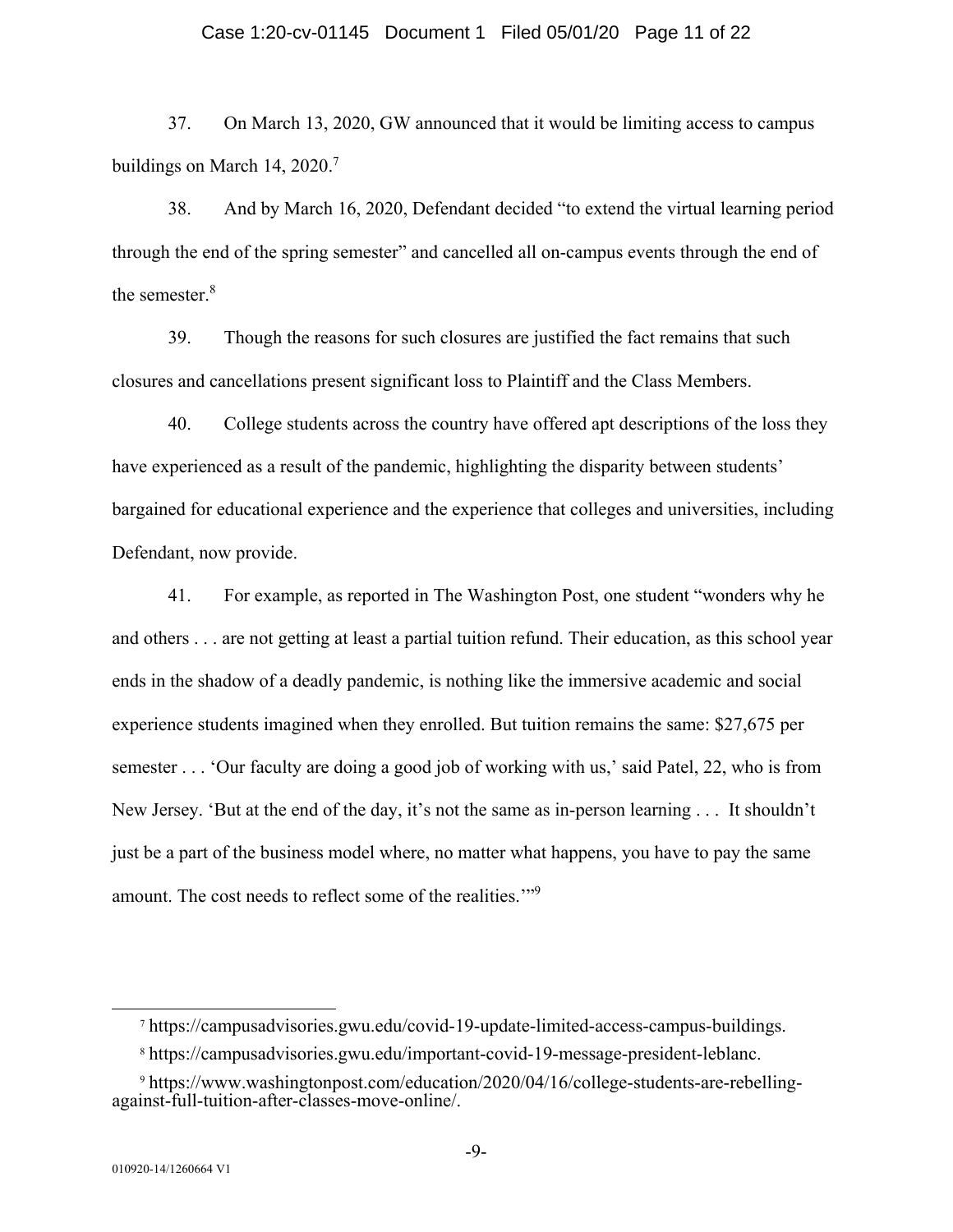#### Case 1:20-cv-01145 Document 1 Filed 05/01/20 Page 12 of 22

42. As another example, as reflected in a Change.org petition, with nearly 5,000 supporters, students at another major university highlight the loss experienced by students: "As a result of the COVID-19 global pandemic crisis, Governor Pritzker has declared a state of emergency in Illinois. In response, Northwestern University made the sensible decision to offer all Spring 2020 courses online for the start of the quarter and will likely extend this to the rest of the quarter as the situation worsens. While this is certainly the right call to ensure the health and safety of all students, Northwestern's tuition and fees do not accurately reflect the value lost by switching to online education for potentially an entire term. For the following reasons, we are seeking a partial refund of tuition and full refund of room and board for the Spring 2020 quarter. Since Northwestern is a top private university, the estimated annual cost of attendance of \$78,654 goes towards a comprehensive academic experience that cannot be fully replicated online. Due to the COVID-19 crisis, students paying for the Northwestern experience will no longer have access to invaluable face-to-face interaction with faculty, resources necessary for specific programs, and access to facilities that enable learning."<sup>10</sup>

43. Another university's student newspaper reflects another example: "At this time, most of the campus and dorms need not be rigorously maintained. No events will be held, nor speakers hosted. The world-class education that consists in having opportunities to work and interact with academics and peers (not to mention the vast numbers of innovators, creators, doctors, organizers, and more that congregate on our campus) will no longer be provided."<sup>11</sup>

44. GW students echo these efforts. GW students via a Change.org petition with over 2,000 signatures, are seeking a partial refund of spring semester tuition, noting the following:

 <sup>10</sup> https://www.change.org/p/northwestern-university-tuition-fees-reduction-for-spring-2020.

<sup>11</sup> https://www.chicagomaroon.com/article/2020/3/19/uchicago-lower-tuition-spring-2020/.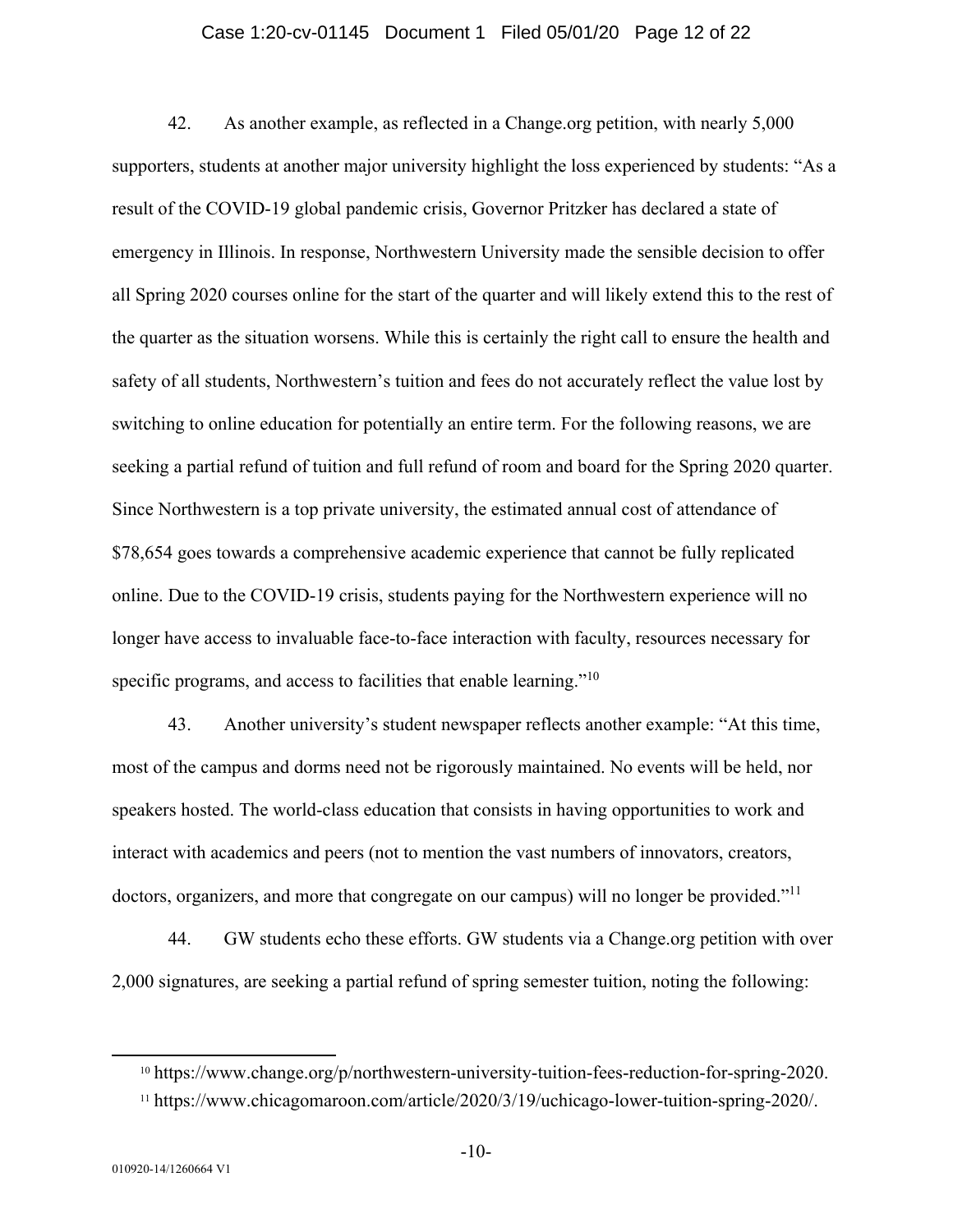"GW has transitioned to online classes and is not letting students return to campus. Due to classes being online, GW needs to give a partial refund to all students. Students pay to attend in-person classes, not online ones. If students wanted to attend online classes, they could have chosen to do so somewhere else for cheaper.

Many students cannot properly learn in this environment and some professors are not even holding any sort of class. Some professors have told us to essentially self-learn the material and just reach out for questions. What are we paying for? If we wanted to teach ourselves, we would not be attending GWU.

In the wake of COVID-19, GW should be sympathetic to students and families. Many students and families of students are struggling with unemployment and other stressors. GW needs to be sensitive to this.

MOST IMPORTANTLY, it is not fair or ethical to keep full tuition when the promised service is not being provided. Students pay the full amount of their tuition to attend in-person classes to succeed and learn hands-on. Online classes do not provide the same experience. GW is not holding up their end of the deal when it comes to providing education; therefore, we should not be paying our full tuition."<sup>12</sup>

45. And as reported in The GW Hatchet student newspaper:

Samim, the petition's creator, said in an interview that she created the petition because it's "really unfair" for officials to charge students the full cost of tuition while classes are held virtually when online schools throughout the country cost "way less."

"What are we paying for if we're not getting that?" she said about online classes. "We're just paying to have Zoom. Some professors, they're not even doing Zoom, they're doing like, teach yourself basically with these slides. And if I'm teaching myself, what am I paying for?"

Samim said she is not surprised by the number of signatures the petition has garnered, adding that officials should acknowledge the petition's support and partially refund tuition as they have with other student expenses, like housing and dining.

 $12 \text{ https://www.change.org/p/george-washington-university-gw-needs-to-refund-half-of-the$ tuition-for-all-gw-students.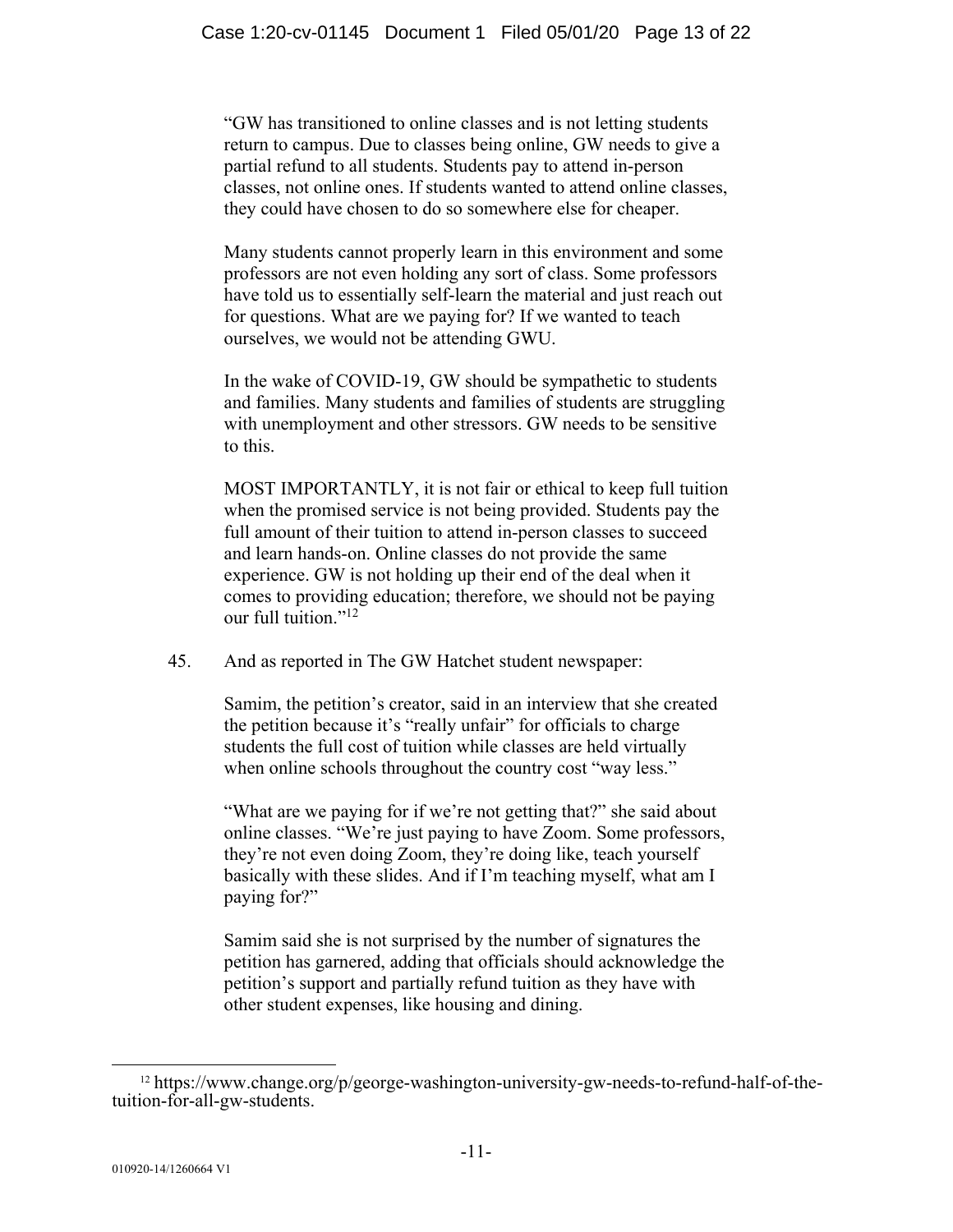"I just want them to address it because I think they're also aware that this is an issue, and the fact they haven't addressed it is shady to me," she said. "Because I'm like, 'You guys don't want to put ideas in people's heads.' Is that why you're not seeing it? What's going on?" $1\overline{3}$ 

# **C. Defendant's Refusal To Issue Tuition And Fee Refunds**

46. Given Defendant's transition to online classes and COVID-19 concerns,

Defendant asked students to vacate student housing as soon as possible and no later than March

20, 2020.

47. While Defendant has agreed to prorate housing and dining as of March 20, 2020,

it has not agreed to do the same with tuition or mandatory fees.

48. Rather, Defendant announced tuition will remain the same for the Spring 2020

term based on a disputed statement "we continue to deliver quality education, the tuition charged remains the same regardless of format."<sup>14</sup>

49. Such denials of tuition refunds was reported in The GW Hatchet, confirming

"officials have said they do not plan to refund tuition dollars."15

- 50. It does so notwithstanding its recognition that online classes were "not how our students expected to complete their classes this spring."<sup>16</sup>
	- 51. It also does so notwithstanding the fact that it is eligible to receive \$9,118,529 in

aid under the federal stimulus bill. $17$ 

 <sup>13</sup> https://www.gwhatchet.com/2020/03/29/more-than-1200-people-sign-petition-urgingofficials-to-refund-half-of-spring-tuition/.

<sup>&</sup>lt;sup>14</sup> https://campusadvisories.gwu.edu/covid-19-frequently-asked-questions#continuity-courses.

<sup>15</sup> https://www.gwhatchet.com/2020/04/13/how-gws-covid-19-response-stacks-up-with-itspeers/.

<sup>16</sup> https://campusadvisories.gwu.edu/covid-19-frequently-asked-questions#continuity-courses.

<sup>17</sup> https://edsource.org/2020/searchable-database-how-much-will-california-colleges-get-inemergency-stimulus-funds/628749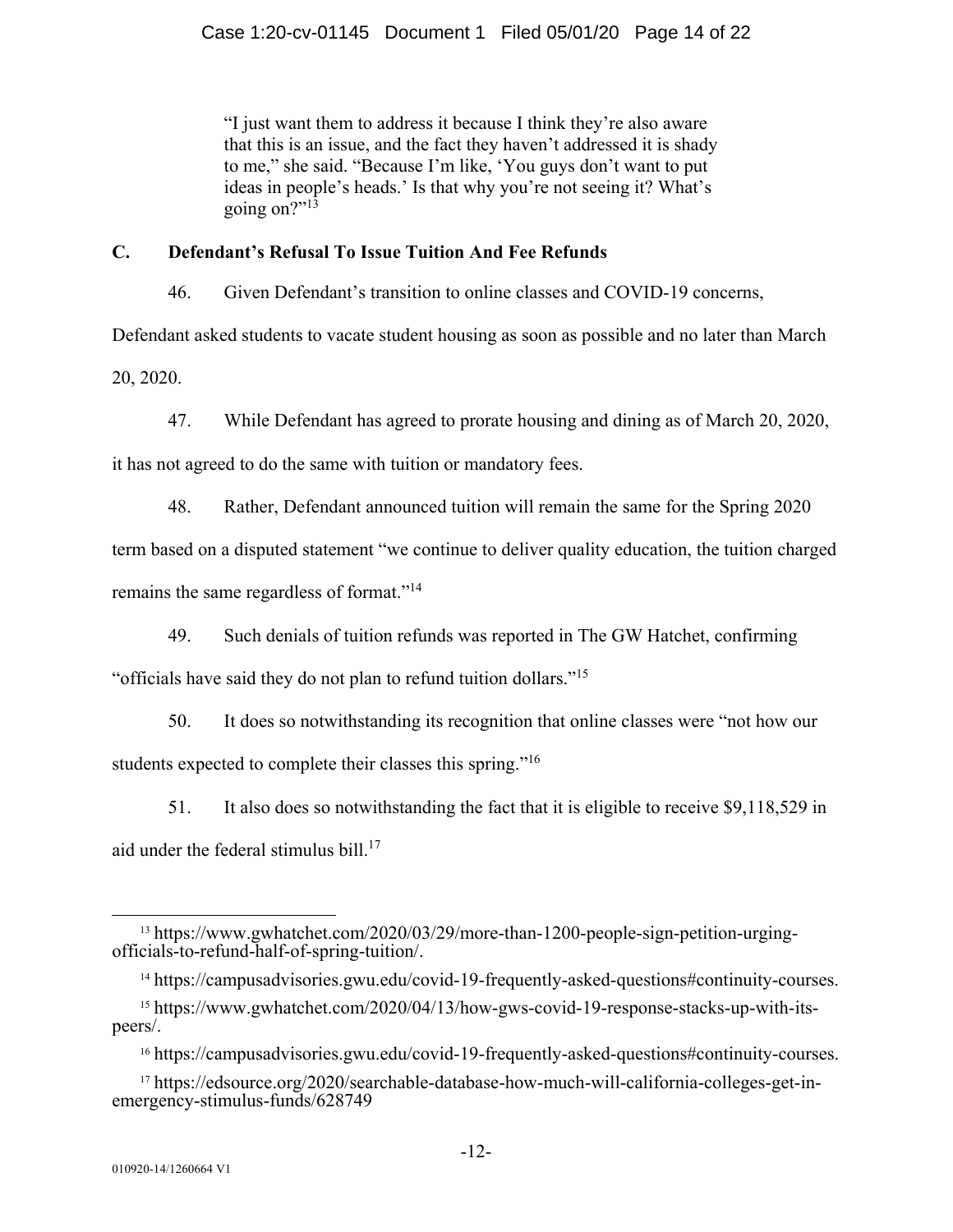# **V. CLASS ACTION ALLEGATIONS**

#### 52. Plaintiff sues under Rule 23(a), (b)(5), and Rule 23(b)(3) of the Federal Rules of

Civil Procedure, on behalf of himself and a Class defined as follows:

All people paying Defendant, in whole or in part, personally and/or on behalf of others, for Spring 2020 tuition, fees, and/or room board for in-person instruction and use of campus facilities, but who were denied use of and/or access to in-person instruction and/or campus facilities by Defendant.

Excluded from the Class is Defendant, any entity in which Defendant has a controlling interest, and Defendant's legal representatives, predecessors, successors, assigns, and employees. Further excluded from the Class is this Court and its employees. Plaintiff reserves the right to modify or amend the Class definition including through the creation of sub-classes if necessary, as appropriate, during this litigation.

53. The definition of the Class is unambiguous. Plaintiff is a member of the Class Plaintiff seeks to represent. Class Members can be notified of the class action through contact information and/or address lists maintained in the usual course of business by Defendant.

54. Per Rule 23(a)(1), Class Members are so numerous and geographically dispersed that their individual joinder of all Class Members is impracticable. The precise number of Class members is unknown to Plaintiff but may be ascertained from Defendant's records, however, given the thousands of students enrolled at Defendant in a given year, that number greatly exceeds the number to make joinder possible. Class Members may be notified of the pendency of this action by recognized, Court-approved notice dissemination methods, which may include U.S. Mail, electronic mail, Internet postings, and/or published notice.

55. Defendant has acted or refused to act on grounds generally applicable to Plaintiff and the Class Members, making appropriate final injunctive relief and declaratory relief regarding the Class under Rule 23(b)(2).

-13-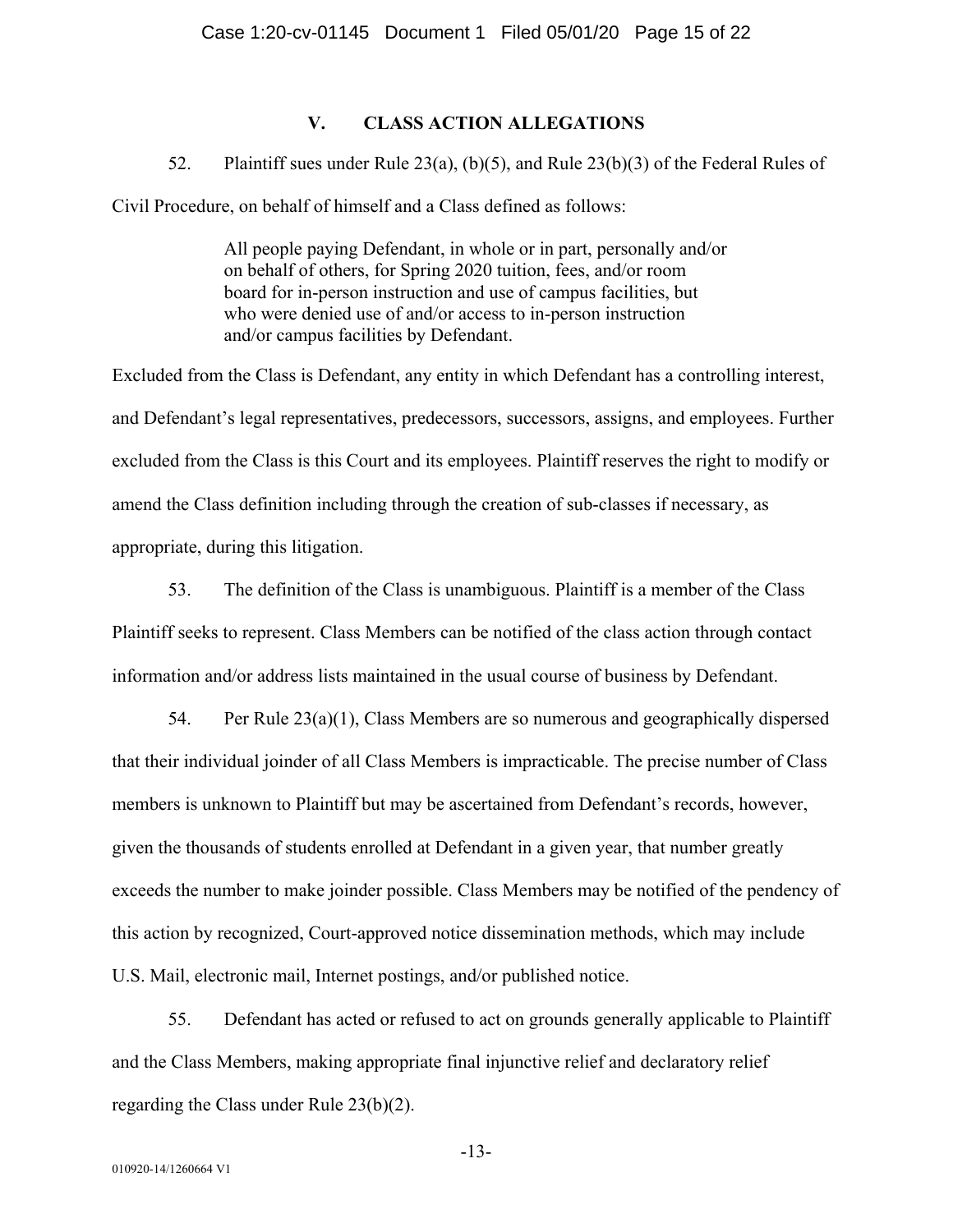#### Case 1:20-cv-01145 Document 1 Filed 05/01/20 Page 16 of 22

56. Consistent with Rule 23(a)(2), Defendant engaged in a common course of conduct giving rise to the legal rights sought to be enforced by the Class Members. Similar or identical legal violations are involved. Individual questions pale by comparison to the numerous common questions that predominate. The injuries sustained by the Class Members flow, in each instance, from a common nucleus of operative facts—Defendant's campus closure and student evictions, its complete transition to online classes, and Defendant's refusal to fully refund tuition, fees, and/or room and board.

57. Additionally, common questions of law and fact predominate over the questions affecting only individual Class Members under Rule 23(a)(2) and Rule 23(b)(3). Some of the common legal and factual questions include:

- a. Whether Defendant engaged in the conduct alleged;
- b. Whether Defendant has a policy and/or procedure of denying refunds, in whole or in part, to Plaintiff and the Class Members;
- c. Whether Defendant breached identical contracts with Plaintiff and the Class Members;
- d. Whether Defendant violated the common law of unjust enrichment;
- e. Whether Defendant converted Plaintiff and the Class Members refunds and/or rights to refunds; and
- f. The nature and extent of damages and other remedies to which the conduct of Defendant entitles the Class Members.

58. The Class Members have been damaged by Defendant through its practice of denying refunds to Class Members.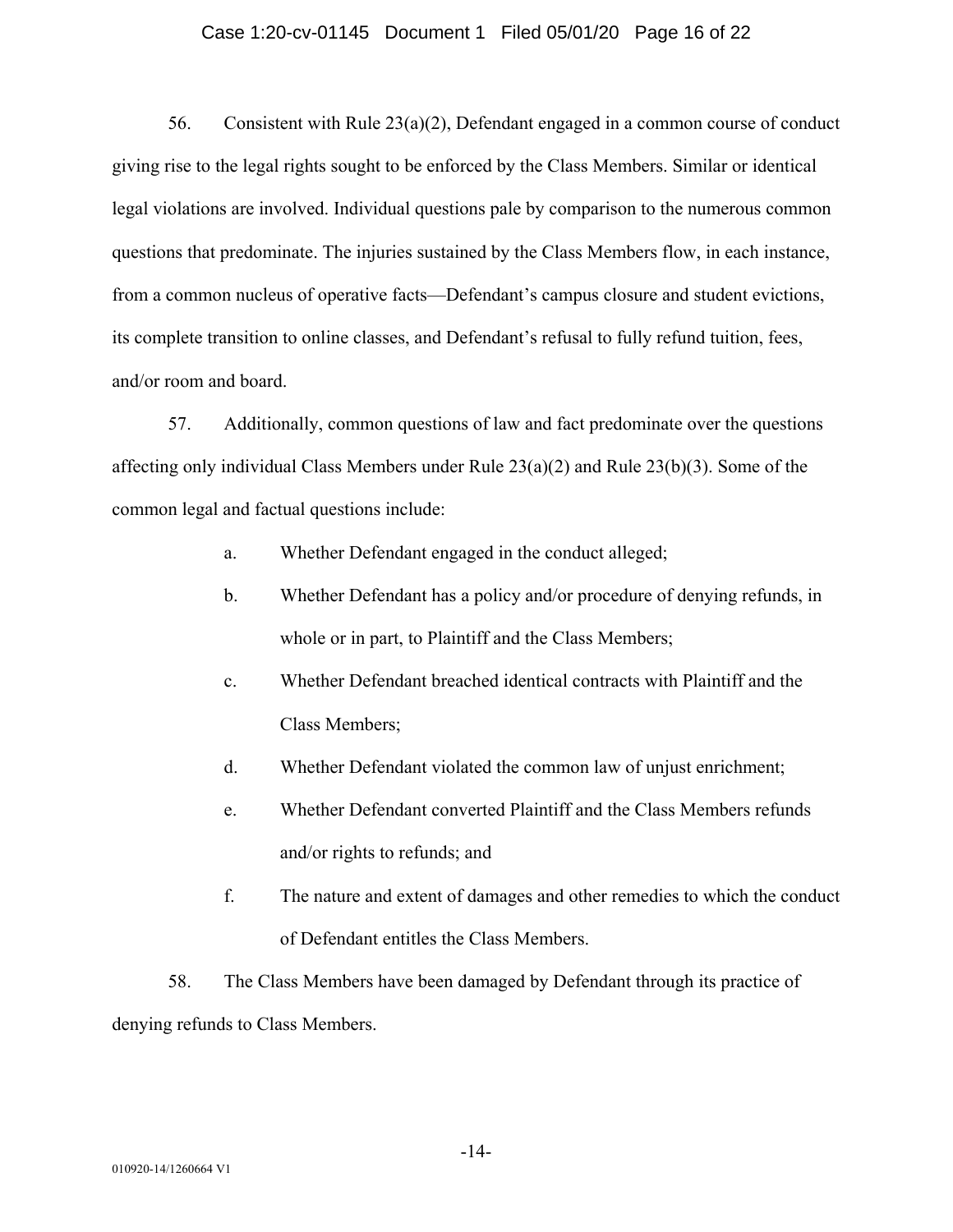#### Case 1:20-cv-01145 Document 1 Filed 05/01/20 Page 17 of 22

59. Plaintiff's claims are typical of the claims of the other Class Members under Rule  $23(a)(3)$ . Plaintiff is the parent of a student enrolled at Defendant in the Spring 2020 term. Like other Class Members, Plaintiff's daughter was instructed to leave Defendant's campus, forced to take online classes, and has been completely or partially denied a refund for tuition, fees, and/or room and board.

60. Plaintiff and Plaintiff's counsel will fairly and adequately protect the interests of the Class as required by Rule  $23(a)(4)$ . Plaintiff is familiar with the basic facts that form the bases of the Class Members' claims. Plaintiff's interests do not conflict with the interests of the other Class Members he seeks to represent. Plaintiff has retained counsel competent and experienced in class action litigation and intends to prosecute this action vigorously. Plaintiff's counsel has successfully prosecuted complex class actions, including consumer protection class actions. Plaintiff and Plaintiff's counsel will fairly and adequately protect the interests of the Class Members.

61. The class action device is superior to other available means for the fair and efficient adjudication of the claims of Plaintiff and the Class Members under Rule 23(b)(3). The relief sought per individual members of the Class is small given the burden and expense of individual prosecution of the potentially extensive litigation necessitated by the conduct of Defendant. It would be virtually impossible for the Class Members to seek redress individually. Even if the Class Members themselves could afford such individual litigation, the court system could not.

62. In addition under Rule  $23(b)(3)(A)$ , individual litigation of the legal and factual issues raised by the conduct of Defendant would increase delay and expense to all parties and to the court system. The class action device presents far fewer management difficulties and

-15-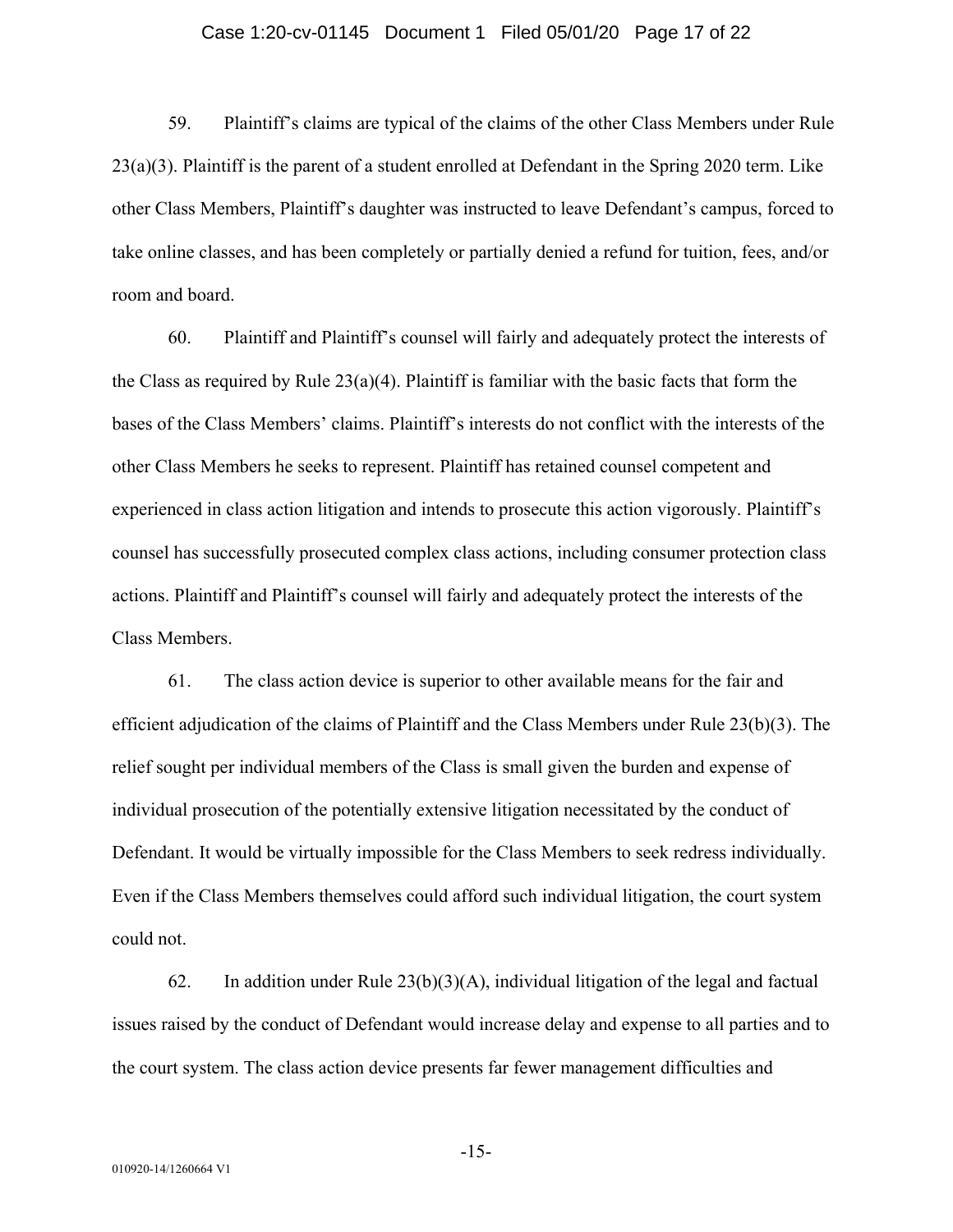#### Case 1:20-cv-01145 Document 1 Filed 05/01/20 Page 18 of 22

provides the benefits of a single, uniform adjudication, economies of scale, and comprehensive supervision by a single court.

63. Under Rule  $23(b)(3)(C)$ , it is desirable to concentrate the litigation of the claims of Plaintiff and the Class Members in this forum given that Defendant is located within this judicial district and discovery of relevant evidence will occur within this district.

64. Given the similar nature of the Class Members' claims and the absence of material differences in the state statutes and common laws upon which the Class Members' claims are based, a nationwide Class will be easily managed by the Court and the parties per Rule  $23(b)(3)(D)$ .

# **VI. CAUSES OF ACTION COUNT I**

#### **BREACH OF CONTRACT**

65. Plaintiff restates and re-alleges, and incorporates herein by reference, the preceding paragraphs as if fully set forth herein.

66. Plaintiff and the Class Members entered into identical, binding contracts with Defendant.

67. Under their contracts with Defendant, Plaintiff and the members of the Class paid Defendant tuition, fees, and/or room and board charges for Defendant to provide in-person instruction, access to Defendant's facilities, and/or housing services.

68. Plaintiff and the Class Members have fulfilled all expectations, having paid Defendant for all Spring 2020 term financial assessments.

69. However, Defendant has breached such contracts, failed to provide those services and/or has not otherwise performed as required by the contract between Plaintiff and the Class Members and Defendant. Defendant has moved all classes to online classes, has restricted or

-16-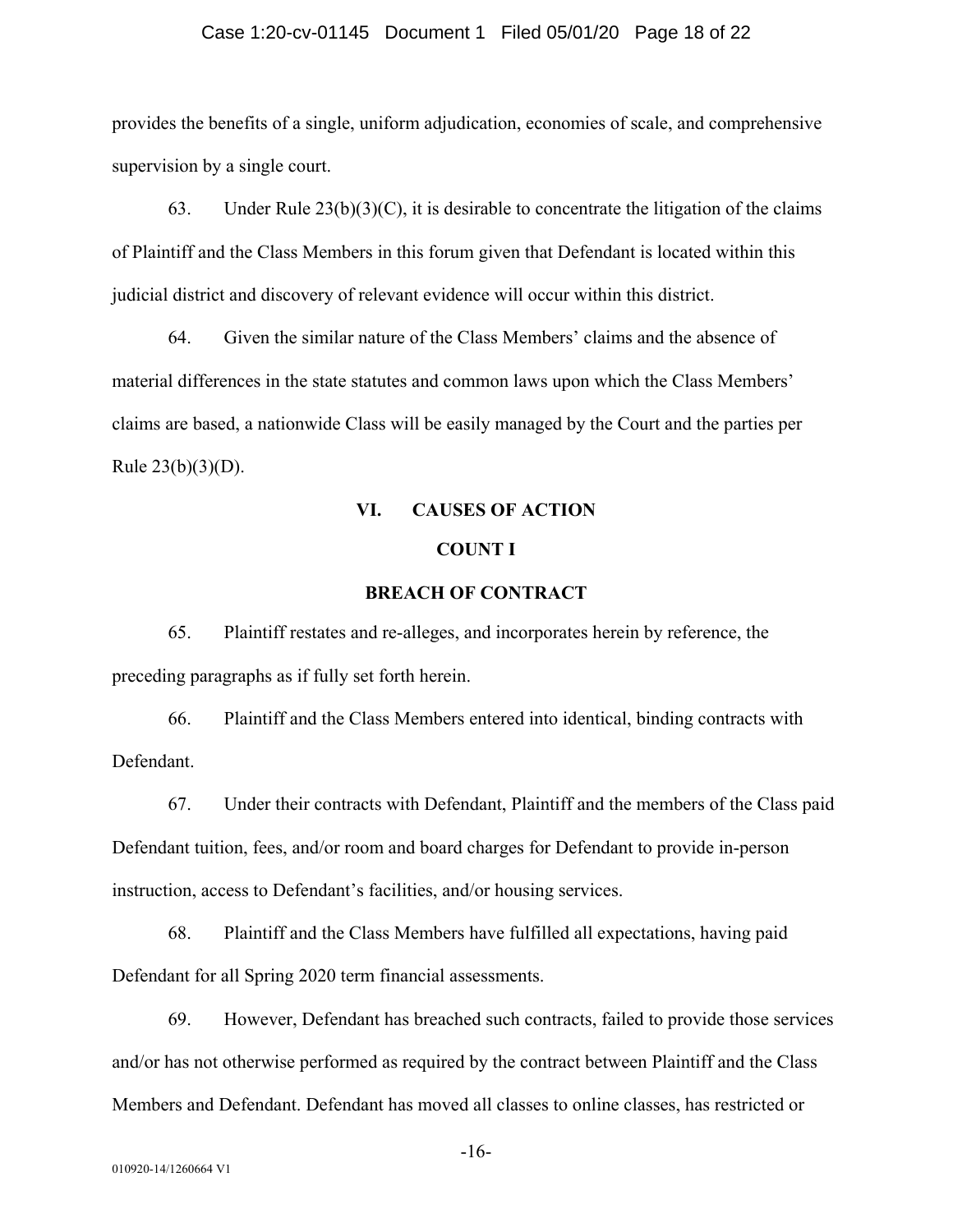#### Case 1:20-cv-01145 Document 1 Filed 05/01/20 Page 19 of 22

eliminated Class Members' ability to access university facilities, and/or has evicted Plaintiff and the Class Members from campus housing. In doing so, Defendant has and continues to deprive Plaintiff and the Class Members from the benefit of their bargains with Defendant.

70. Plaintiff and the Class Members have been damaged as a direct and proximate result of Defendant's breach.

71. Plaintiff and Class Members are entitled to damages, including but not limited to tuition refunds, fee refunds and/or room and board refunds.

#### **COUNT II**

#### **UNJUST ENRICHMENT**

72. Plaintiff restates and re-alleges, and incorporates herein by reference, the preceding paragraphs as if fully set forth herein.

73. At all times relevant hereto, Plaintiff and the Class Members directly conferred non-gratuitous benefits on Defendant, *i.e.*, monetary payments for tuition, fees, and/or room and board, so that students could avail themselves of in-person educational opportunities and utilize campus facilities, including campus dormitories.

74. Defendant knowingly accepted the benefits conferred upon it by Plaintiff and the Class Members.

75. Defendant appreciated or knew of the non-gratuitous benefits conferred upon it by Plaintiff and members of the Class.

76. Defendant accepted or retained the non-gratuitous benefits conferred by Plaintiff and members of the Class, with full knowledge and awareness that, because of Defendant's unjust and inequitable actions, Plaintiff and members of the Class are entitled to refunds for tuition, fees, and/or room and board.

-17-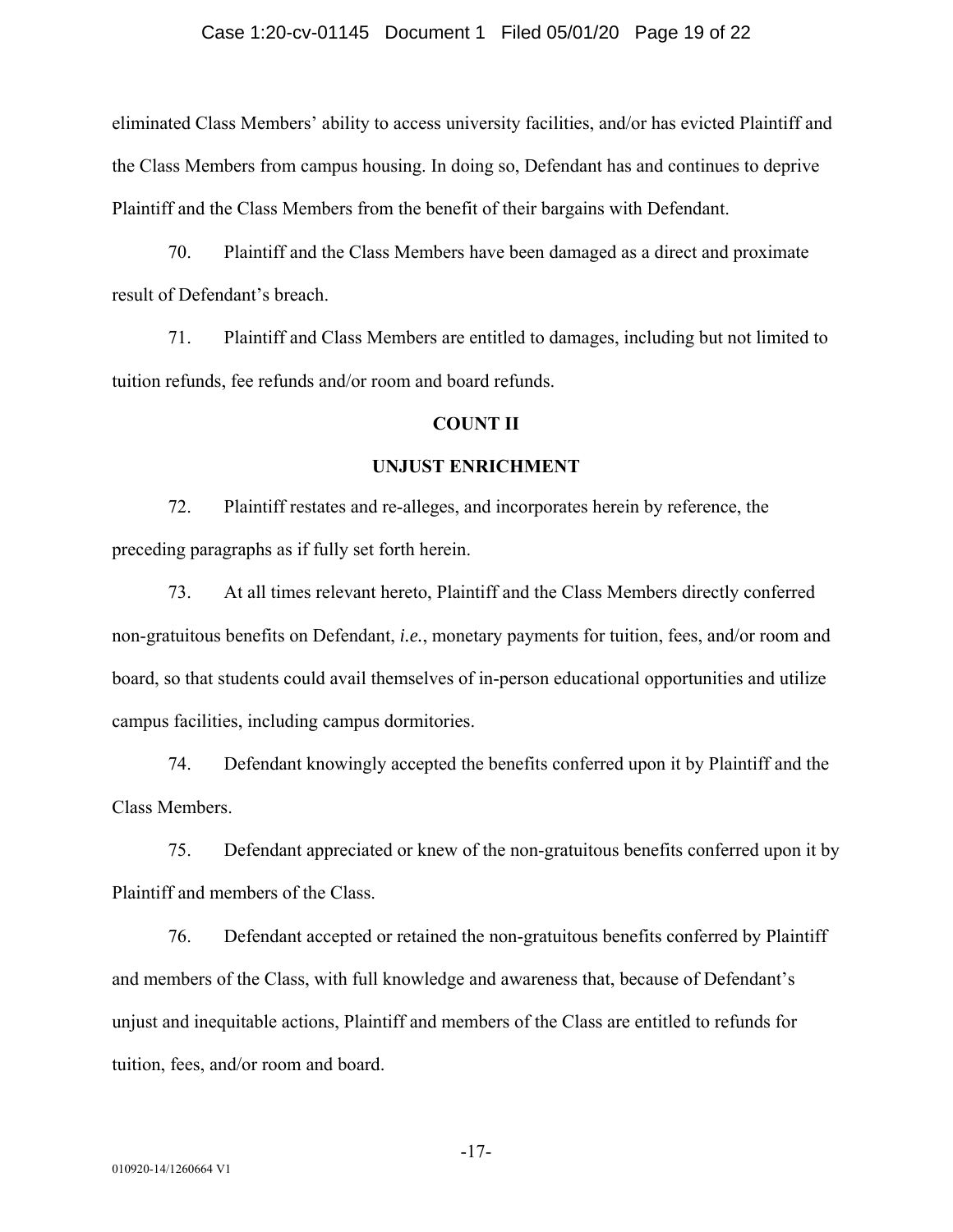#### Case 1:20-cv-01145 Document 1 Filed 05/01/20 Page 20 of 22

77. Retaining the non-gratuitous benefits conferred upon Defendant by Plaintiff and members of the Class under these circumstances made Defendant's retention of the nongratuitous benefits unjust and inequitable.

78. Because Defendant's retention of the non-gratuitous benefits conferred by Plaintiff and members of the Class is unjust and inequitable, Plaintiff and members of the Class are entitled to and seek disgorgement and restitution of the benefits unjustly retained, whether in whole or in part, including through refunds for tuition, fees, and/or room and board

#### **COUNT III**

#### **CONVERSION**

79. Plaintiff restates and re-alleges, and incorporates herein by reference, the preceding paragraphs as if fully set forth herein.

80. Plaintiff and the other members of the Class have an undisputed right to receive educational services, activities, and access Defendant's facilities for the Spring 2020 term. Plaintiff and the Class Members obtained such rights by paying Defendant tuition, fees, and/or room and board and by otherwise remaining in good standing with Defendant.

81. Defendant wrongfully exercised control over and/or intentionally interfered with the rights of Plaintiff and members of the Class by effectively closing its campus to in-person education and switching to an online-only format, discontinuing paid-for services, and evicting students from campus housing. All the while, Defendant has unlawfully retained the monies Plaintiff and the Class Members paid Defendant as well as barred Plaintiff from Defendant's facilities.

82. Defendant deprived Plaintiff and the other Class Members of the rights and benefits for which they paid Defendant tuition, fees, and/or room and board.

-18-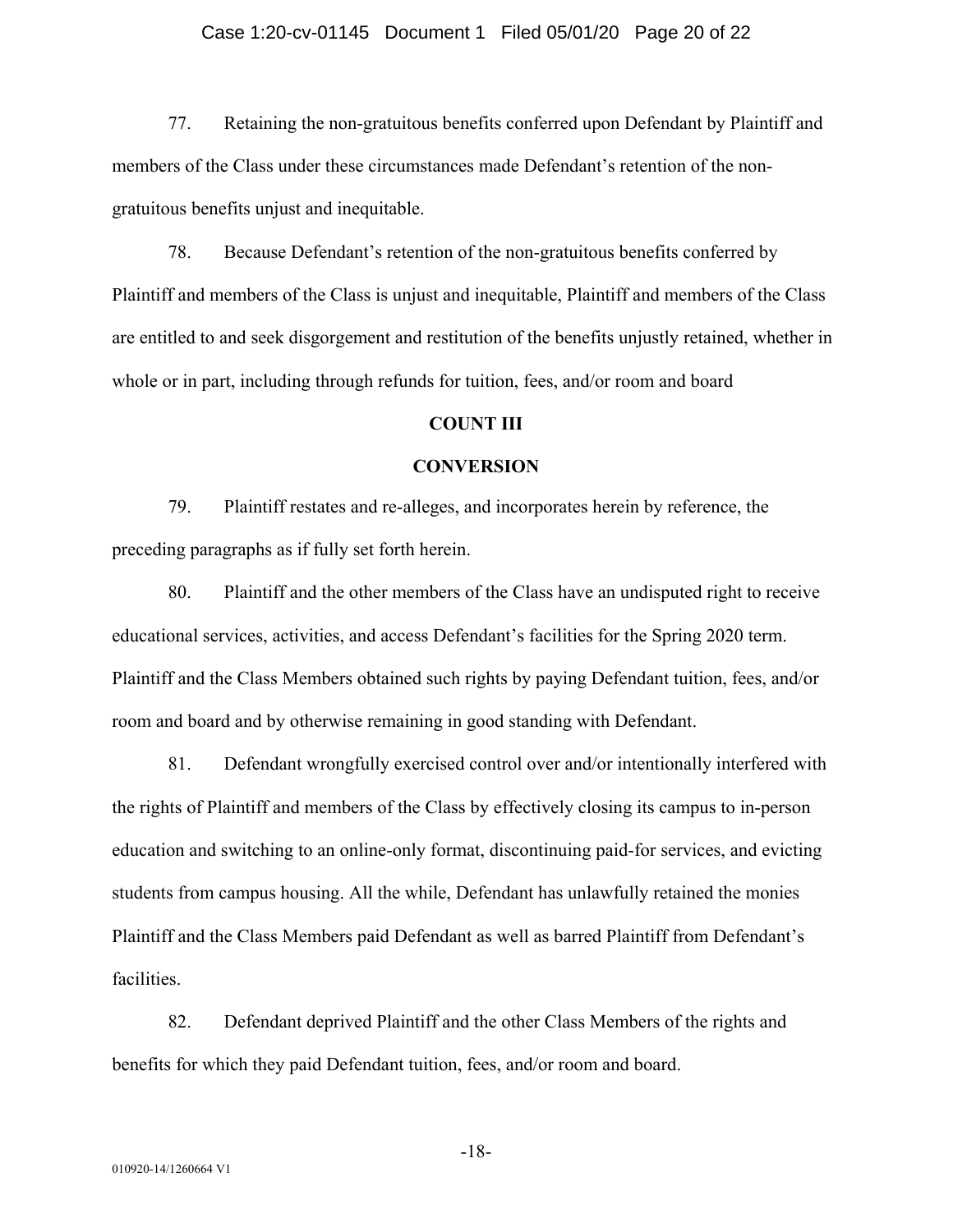#### Case 1:20-cv-01145 Document 1 Filed 05/01/20 Page 21 of 22

83. Plaintiff and/or Class Members have requested and/or demanded that Defendant issue refunds.

84. Defendant's interference with the rights and services for which Plaintiff and members of the Class paid damaged Plaintiff and the members of the Class, in that they paid for rights, benefits, services, and/or facility access, but Defendant has deprived Plaintiff and members of the Class of their rights, benefits, services, and/or facility access.

#### **PRAYER FOR RELIEF**

WHEREFORE, Plaintiff and Class Members request that the Court enter an order or judgment against Defendant including:

A. Certification of the action as a Class Action under Rules 23(b)(2) and 23(b)(3) of the Federal Rules of Civil Procedure, and appointment of Plaintiff as Class Representative and his counsel of record as Class Counsel;

B. Damages in the amount of unrefunded tuition, fees, and/or room and board;

C. Actual damages and all such other relief as provided under the law;

D. Pre-judgment and post-judgment interest on such monetary relief;

E. Other appropriate injunctive relief as permitted by law or equity, including an order enjoining Defendant from retaining refunds for tuition, fees, and/or room and board;

F. The costs of bringing this suit, including reasonable attorney's fees; and

G. All other relief to which Plaintiff and members of the Class may be entitled by law or in equity.

#### **JURY DEMAND**

Plaintiff demands trial by jury on his own behalf and on behalf of Class Members.

-19-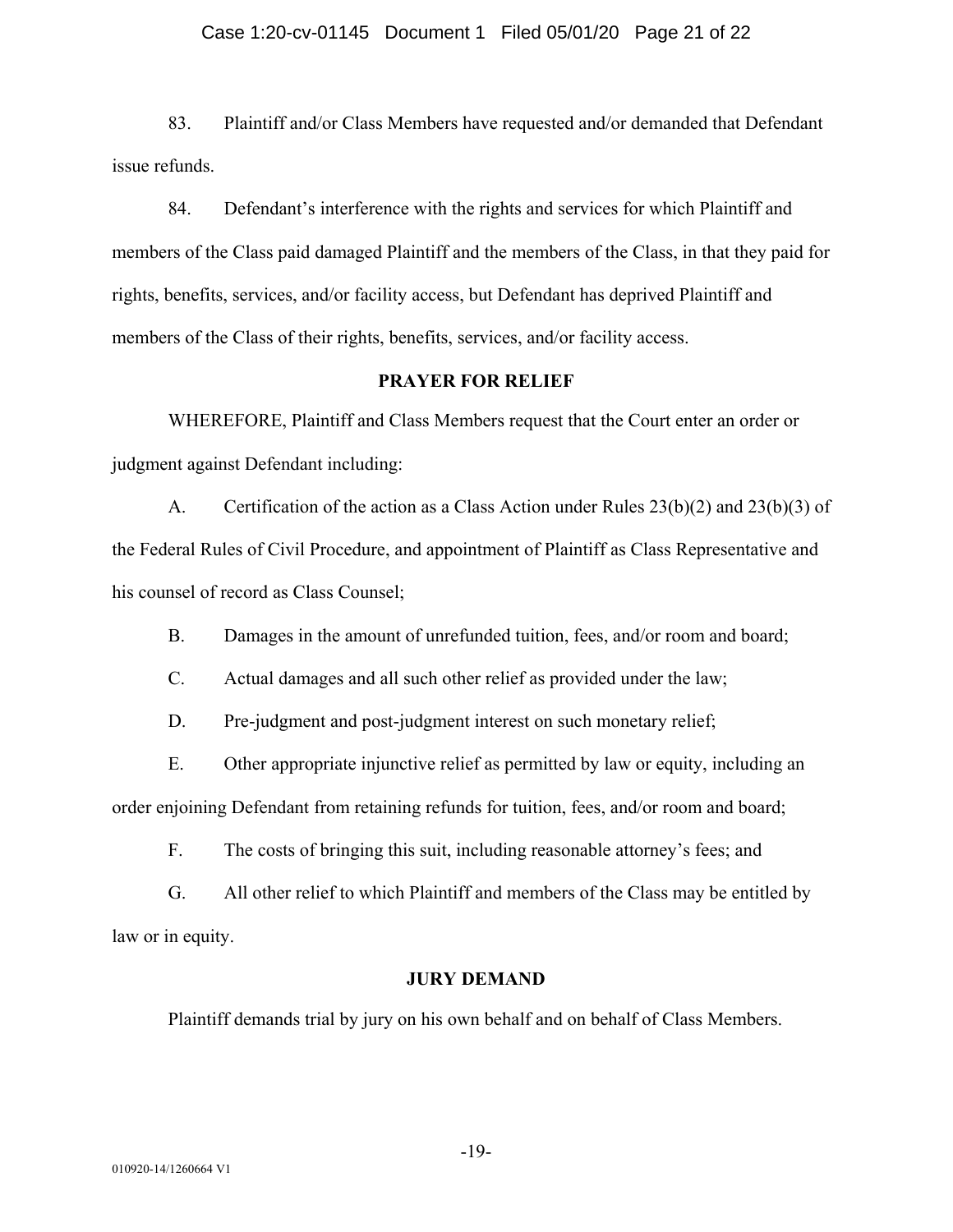Dated: May 1, 2020 Respectfully submitted,

By: /s/ *Andrew S. Levetown* 

Glenn Ivey (Bar No. 414331) Andrew S. Levetown (Bar No. 422714) IVEY & LEVETOWN, LLP 6411 Ivy Lane, Suite 304 Greenbelt, MD 20770 (703) 618-2264 ivey@iveylevetown.com asl@iveylevetown.com

Steve W. Berman (*Pro Hac Vice* Forthcoming) HAGENS BERMAN SOBOL SHAPIRO LLP 1301 Second Avenue, Suite 2000 Seattle, WA 98101 (206) 623-7292 steve@hbsslaw.com

Daniel J. Kurowski (*Pro Hac Vice* Forthcoming) Whitney K. Siehl (*Pro Hac Vice* Forthcoming) HAGENS BERMAN SOBOL SHAPIRO LLP 455 N. Cityfront Plaza Dr., Suite 2410 Chicago, IL 60611 (708) 628-4949 dank@hbsslaw.com whitneys@hbsslaw.com

*Attorneys for Plaintiff, individually and on behalf of all others similarly situated*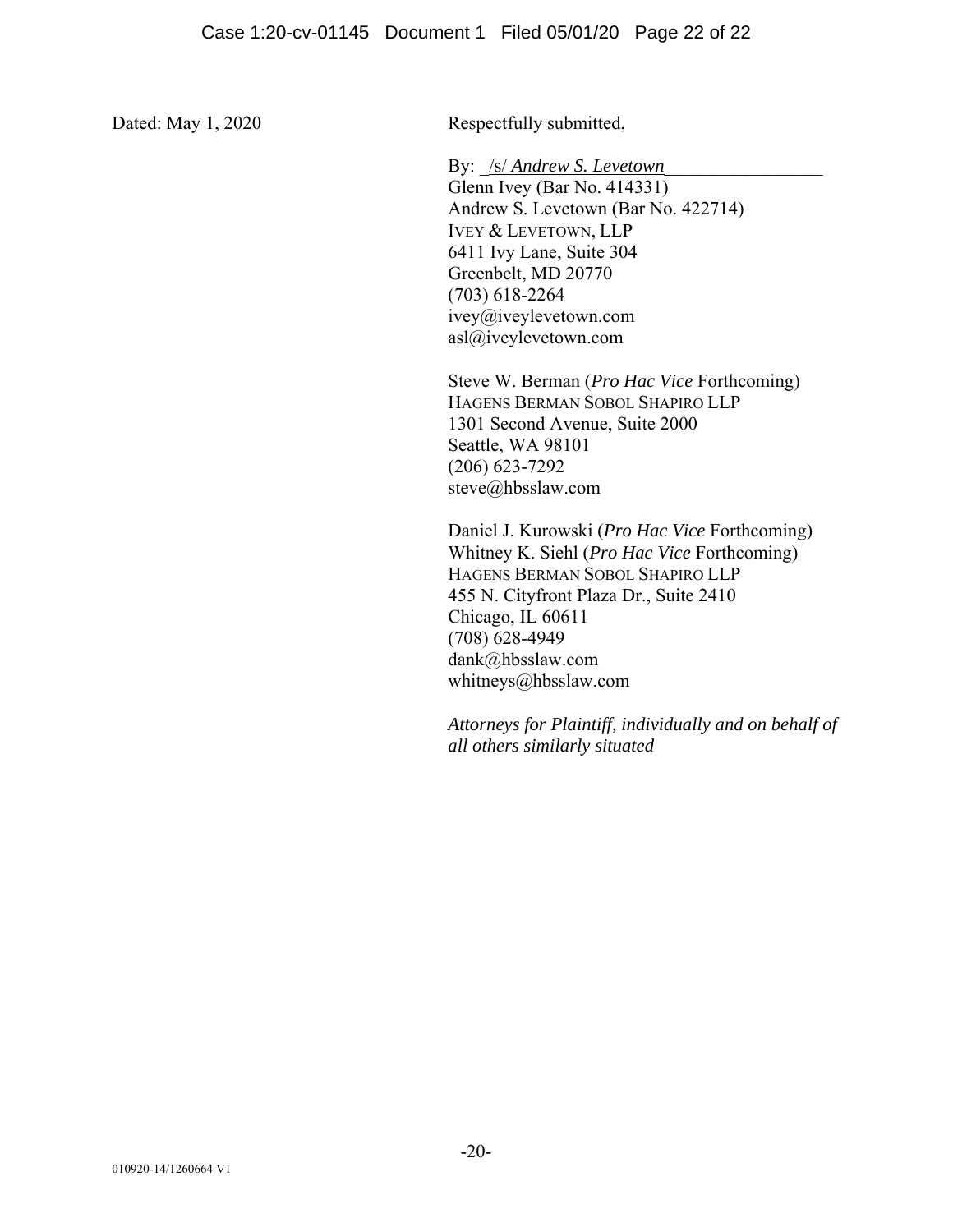# Case 1:20-cv-01145 VPpcument-R-SFIEE P5/01/20 Page 1 of 2

The JS 44 civil cover sheet and the information contained herein neither replace nor supplement the filing and service of pleadings or other papers as required by law, except as provided by local rules of court. This form,

| I. (a) PLAINTIFFS                                                                                                                                                                                                                                                                                                                                                                                                                                                                                                                                                                                                                                                      |                                                                                                                                                                                                                                                                                                                                                                                                                                                                                                                                                                                                                                               |                                                                                                                                                                                                                                                                                                                                                                                                                                                                                                                                                                                                                                                                                                                                      |  | <b>DEFENDANTS</b>                                                                                                                                                                                                                                                                                                                                                                                                                                         |                                                                                                                                                                                                                                                                                                                                                                                                                                                                                                               |                                                                                                                                                                                                                                                                                                                                                                                                                                                                                                                                                                                                                                                                                                                                                     |  |  |
|------------------------------------------------------------------------------------------------------------------------------------------------------------------------------------------------------------------------------------------------------------------------------------------------------------------------------------------------------------------------------------------------------------------------------------------------------------------------------------------------------------------------------------------------------------------------------------------------------------------------------------------------------------------------|-----------------------------------------------------------------------------------------------------------------------------------------------------------------------------------------------------------------------------------------------------------------------------------------------------------------------------------------------------------------------------------------------------------------------------------------------------------------------------------------------------------------------------------------------------------------------------------------------------------------------------------------------|--------------------------------------------------------------------------------------------------------------------------------------------------------------------------------------------------------------------------------------------------------------------------------------------------------------------------------------------------------------------------------------------------------------------------------------------------------------------------------------------------------------------------------------------------------------------------------------------------------------------------------------------------------------------------------------------------------------------------------------|--|-----------------------------------------------------------------------------------------------------------------------------------------------------------------------------------------------------------------------------------------------------------------------------------------------------------------------------------------------------------------------------------------------------------------------------------------------------------|---------------------------------------------------------------------------------------------------------------------------------------------------------------------------------------------------------------------------------------------------------------------------------------------------------------------------------------------------------------------------------------------------------------------------------------------------------------------------------------------------------------|-----------------------------------------------------------------------------------------------------------------------------------------------------------------------------------------------------------------------------------------------------------------------------------------------------------------------------------------------------------------------------------------------------------------------------------------------------------------------------------------------------------------------------------------------------------------------------------------------------------------------------------------------------------------------------------------------------------------------------------------------------|--|--|
| Mark Shaffer, individually and on behalf of all others similarly situated                                                                                                                                                                                                                                                                                                                                                                                                                                                                                                                                                                                              |                                                                                                                                                                                                                                                                                                                                                                                                                                                                                                                                                                                                                                               |                                                                                                                                                                                                                                                                                                                                                                                                                                                                                                                                                                                                                                                                                                                                      |  | The George Washington University                                                                                                                                                                                                                                                                                                                                                                                                                          |                                                                                                                                                                                                                                                                                                                                                                                                                                                                                                               |                                                                                                                                                                                                                                                                                                                                                                                                                                                                                                                                                                                                                                                                                                                                                     |  |  |
| (b) County of Residence of First Listed Plaintiff                                                                                                                                                                                                                                                                                                                                                                                                                                                                                                                                                                                                                      | (EXCEPT IN U.S. PLAINTIFF CASES)                                                                                                                                                                                                                                                                                                                                                                                                                                                                                                                                                                                                              | Allegheny County (PA)                                                                                                                                                                                                                                                                                                                                                                                                                                                                                                                                                                                                                                                                                                                |  | County of Residence of First Listed Defendant<br>(IN U.S. PLAINTIFF CASES ONLY)<br>IN LAND CONDEMNATION CASES, USE THE LOCATION OF<br>NOTE:<br>THE TRACT OF LAND INVOLVED.                                                                                                                                                                                                                                                                                |                                                                                                                                                                                                                                                                                                                                                                                                                                                                                                               |                                                                                                                                                                                                                                                                                                                                                                                                                                                                                                                                                                                                                                                                                                                                                     |  |  |
| (c) Attorneys (Firm Name, Address, and Telephone Number)<br>Ivey & Levetown, LLP<br>6411 Ivy Lane, Suite 304<br>Greenbelt, MD 20770<br>T: (703) 618-2264                                                                                                                                                                                                                                                                                                                                                                                                                                                                                                               |                                                                                                                                                                                                                                                                                                                                                                                                                                                                                                                                                                                                                                               |                                                                                                                                                                                                                                                                                                                                                                                                                                                                                                                                                                                                                                                                                                                                      |  | Attorneys (If Known)                                                                                                                                                                                                                                                                                                                                                                                                                                      |                                                                                                                                                                                                                                                                                                                                                                                                                                                                                                               |                                                                                                                                                                                                                                                                                                                                                                                                                                                                                                                                                                                                                                                                                                                                                     |  |  |
| <b>II. BASIS OF JURISDICTION</b> (Place an "X" in One Box Only)                                                                                                                                                                                                                                                                                                                                                                                                                                                                                                                                                                                                        |                                                                                                                                                                                                                                                                                                                                                                                                                                                                                                                                                                                                                                               |                                                                                                                                                                                                                                                                                                                                                                                                                                                                                                                                                                                                                                                                                                                                      |  |                                                                                                                                                                                                                                                                                                                                                                                                                                                           |                                                                                                                                                                                                                                                                                                                                                                                                                                                                                                               | <b>III. CITIZENSHIP OF PRINCIPAL PARTIES</b> (Place an "X" in One Box for Plaintiff                                                                                                                                                                                                                                                                                                                                                                                                                                                                                                                                                                                                                                                                 |  |  |
| $\Box$ 1 U.S. Government<br><b>1</b> 3 Federal Question<br>Plaintiff<br>(U.S. Government Not a Party)                                                                                                                                                                                                                                                                                                                                                                                                                                                                                                                                                                  |                                                                                                                                                                                                                                                                                                                                                                                                                                                                                                                                                                                                                                               |                                                                                                                                                                                                                                                                                                                                                                                                                                                                                                                                                                                                                                                                                                                                      |  | (For Diversity Cases Only)<br>Citizen of This State                                                                                                                                                                                                                                                                                                                                                                                                       | <b>DEF</b><br><b>PTF</b><br>$\Box$ 1<br>$\Box$ 1<br>Incorporated or Principal Place<br>of Business In This State                                                                                                                                                                                                                                                                                                                                                                                              | and One Box for Defendant)<br><b>PTF</b><br><b>DEF</b><br>$\Box$ 4<br>$\mathbf{X}$ 4                                                                                                                                                                                                                                                                                                                                                                                                                                                                                                                                                                                                                                                                |  |  |
| $\Box$ 2 U.S. Government<br>$\mathbf{\times}$ 4 Diversity<br>Defendant                                                                                                                                                                                                                                                                                                                                                                                                                                                                                                                                                                                                 |                                                                                                                                                                                                                                                                                                                                                                                                                                                                                                                                                                                                                                               | (Indicate Citizenship of Parties in Item III)                                                                                                                                                                                                                                                                                                                                                                                                                                                                                                                                                                                                                                                                                        |  | Citizen of Another State                                                                                                                                                                                                                                                                                                                                                                                                                                  | $\mathbf{\times} 2$<br>$\Box$ 2 Incorporated <i>and</i> Principal Place<br>of Business In Another State                                                                                                                                                                                                                                                                                                                                                                                                       | $\square$ 5<br>$\Box$ 5                                                                                                                                                                                                                                                                                                                                                                                                                                                                                                                                                                                                                                                                                                                             |  |  |
|                                                                                                                                                                                                                                                                                                                                                                                                                                                                                                                                                                                                                                                                        |                                                                                                                                                                                                                                                                                                                                                                                                                                                                                                                                                                                                                                               |                                                                                                                                                                                                                                                                                                                                                                                                                                                                                                                                                                                                                                                                                                                                      |  | Citizen or Subject of a<br>Foreign Country                                                                                                                                                                                                                                                                                                                                                                                                                | $\Box$ 3 Foreign Nation<br>$\Box$ 3                                                                                                                                                                                                                                                                                                                                                                                                                                                                           | $\Box$ 6<br>$\square$ 6                                                                                                                                                                                                                                                                                                                                                                                                                                                                                                                                                                                                                                                                                                                             |  |  |
| <b>IV. NATURE OF SUIT</b> (Place an "X" in One Box Only)<br><b>CONTRACT</b>                                                                                                                                                                                                                                                                                                                                                                                                                                                                                                                                                                                            |                                                                                                                                                                                                                                                                                                                                                                                                                                                                                                                                                                                                                                               |                                                                                                                                                                                                                                                                                                                                                                                                                                                                                                                                                                                                                                                                                                                                      |  |                                                                                                                                                                                                                                                                                                                                                                                                                                                           | <b>BANKRUPTCY</b>                                                                                                                                                                                                                                                                                                                                                                                                                                                                                             | Click here for: Nature of Suit Code Descriptions.<br><b>OTHER STATUTES</b>                                                                                                                                                                                                                                                                                                                                                                                                                                                                                                                                                                                                                                                                          |  |  |
| $\Box$ 110 Insurance<br>$\Box$ 120 Marine<br>$\Box$ 130 Miller Act<br>$\Box$ 140 Negotiable Instrument<br>$\Box$ 150 Recovery of Overpayment<br>& Enforcement of Judgment<br>□ 151 Medicare Act<br>□ 152 Recovery of Defaulted<br><b>Student Loans</b><br>(Excludes Veterans)<br>$\Box$ 153 Recovery of Overpayment<br>of Veteran's Benefits<br>$\Box$ 160 Stockholders' Suits<br>X 190 Other Contract<br>195 Contract Product Liability<br>$\Box$ 196 Franchise<br><b>REAL PROPERTY</b><br>210 Land Condemnation<br>$\Box$ 220 Foreclosure<br>□ 230 Rent Lease & Ejectment<br>240 Torts to Land<br>$\Box$ 245 Tort Product Liability<br>□ 290 All Other Real Property | PERSONAL INJURY<br>$\Box$ 310 Airplane<br>□ 315 Airplane Product<br>Liability<br>$\Box$ 320 Assault, Libel &<br>Slander<br>□ 330 Federal Employers'<br>Liability<br>$\Box$ 340 Marine<br>□ 345 Marine Product<br>Liability<br>□ 350 Motor Vehicle<br>□ 355 Motor Vehicle<br>Product Liability<br>360 Other Personal<br>Injury<br>$\Box$ 362 Personal Injury -<br>Medical Malpractice<br><b>CIVIL RIGHTS</b><br>$\Box$ 440 Other Civil Rights<br>$\Box$ 441 Voting<br>$\Box$ 442 Employment<br>$\Box$ 443 Housing/<br>Accommodations<br>□ 445 Amer. w/Disabilities -<br>Employment<br>□ 446 Amer. w/Disabilities -<br>Other<br>□ 448 Education | <b>TORTS</b><br>PERSONAL INJURY<br>$\Box$ 365 Personal Injury -<br>Product Liability<br>$\Box$ 367 Health Care/<br>Pharmaceutical<br>Personal Injury<br>Product Liability<br>□ 368 Asbestos Personal<br><b>Injury Product</b><br>Liability<br>PERSONAL PROPERTY<br>370 Other Fraud<br>$\Box$ 371 Truth in Lending<br>380 Other Personal<br>Property Damage<br>□ 385 Property Damage<br>Product Liability<br>PRISONER PETITIONS<br><b>Habeas Corpus:</b><br>$\Box$ 463 Alien Detainee<br>$\Box$ 510 Motions to Vacate<br>Sentence<br>$\Box$ 530 General<br>□ 535 Death Penalty<br>Other:<br>$\Box$ 540 Mandamus & Other<br>$\square$ 550 Civil Rights<br>555 Prison Condition<br>560 Civil Detainee -<br>Conditions of<br>Confinement |  | <b>FORFEITURE/PENALTY</b><br>□ 625 Drug Related Seizure<br>of Property 21 USC 881<br>$\Box$ 690 Other<br><b>LABOR</b><br>□ 710 Fair Labor Standards<br>Act<br>720 Labor/Management<br>Relations<br>740 Railway Labor Act<br>751 Family and Medical<br>Leave Act<br>790 Other Labor Litigation<br>□ 791 Employee Retirement<br>Income Security Act<br><b>IMMIGRATION</b><br>□ 462 Naturalization Application<br>$\square$ 465 Other Immigration<br>Actions | $\Box$ 422 Appeal 28 USC 158<br>1 423 Withdrawal<br>28 USC 157<br><b>PROPERTY RIGHTS</b><br>$\Box$ 820 Copyrights<br>$\Box$ 830 Patent<br>□ 835 Patent - Abbreviated<br>New Drug Application<br>□ 840 Trademark<br><b>SOCIAL SECURITY</b><br>$\Box$ 861 HIA (1395ff)<br><b>1 862 Black Lung (923)</b><br>$\Box$ 863 DIWC/DIWW (405(g))<br>□ 864 SSID Title XVI<br>$\Box$ 865 RSI (405(g))<br><b>FEDERAL TAX SUITS</b><br>□ 870 Taxes (U.S. Plaintiff<br>or Defendant)<br>□ 871 IRS-Third Party<br>26 USC 7609 | □ 375 False Claims Act<br>$\Box$ 376 Qui Tam (31 USC<br>3729(a)<br>$\Box$ 400 State Reapportionment<br>$\Box$ 410 Antitrust<br>$\Box$ 430 Banks and Banking<br>□ 450 Commerce<br>$\Box$ 460 Deportation<br>□ 470 Racketeer Influenced and<br>Corrupt Organizations<br>□ 480 Consumer Credit<br>(15 USC 1681 or 1692)<br>1485 Telephone Consumer<br>Protection Act<br>□ 490 Cable/Sat TV<br>$\Box$ 850 Securities/Commodities/<br>Exchange<br>□ 890 Other Statutory Actions<br>□ 891 Agricultural Acts<br>□ 893 Environmental Matters<br>□ 895 Freedom of Information<br>Act<br>□ 896 Arbitration<br>□ 899 Administrative Procedure<br>Act/Review or Appeal of<br><b>Agency Decision</b><br>$\Box$ 950 Constitutionality of<br><b>State Statutes</b> |  |  |
| V. ORIGIN (Place an "X" in One Box Only)<br>$\mathbf{X}$ 1 Original<br>Proceeding                                                                                                                                                                                                                                                                                                                                                                                                                                                                                                                                                                                      | $\square$ 2 Removed from<br>$\Box$ 3<br><b>State Court</b>                                                                                                                                                                                                                                                                                                                                                                                                                                                                                                                                                                                    | Remanded from<br>Appellate Court                                                                                                                                                                                                                                                                                                                                                                                                                                                                                                                                                                                                                                                                                                     |  | $\Box$ 4 Reinstated or $\Box$ 5 Transferred from<br>Reopened                                                                                                                                                                                                                                                                                                                                                                                              | $\Box$ 6 Multidistrict<br>Litigation -<br>Another District<br>Transfer                                                                                                                                                                                                                                                                                                                                                                                                                                        | $\Box$ 8 Multidistrict<br>Litigation -<br>Direct File                                                                                                                                                                                                                                                                                                                                                                                                                                                                                                                                                                                                                                                                                               |  |  |
| VI. CAUSE OF ACTION                                                                                                                                                                                                                                                                                                                                                                                                                                                                                                                                                                                                                                                    | 28 U.S.C. Section 1332(d)<br>Brief description of cause:                                                                                                                                                                                                                                                                                                                                                                                                                                                                                                                                                                                      | Breach of Contract / Unjust Enrichment                                                                                                                                                                                                                                                                                                                                                                                                                                                                                                                                                                                                                                                                                               |  | (specify)<br>Cite the U.S. Civil Statute under which you are filing (Do not cite jurisdictional statutes unless diversity):                                                                                                                                                                                                                                                                                                                               |                                                                                                                                                                                                                                                                                                                                                                                                                                                                                                               |                                                                                                                                                                                                                                                                                                                                                                                                                                                                                                                                                                                                                                                                                                                                                     |  |  |
| VII. REQUESTED IN<br><b>COMPLAINT:</b>                                                                                                                                                                                                                                                                                                                                                                                                                                                                                                                                                                                                                                 | UNDER RULE 23, F.R.Cv.P.                                                                                                                                                                                                                                                                                                                                                                                                                                                                                                                                                                                                                      | <b>E</b> CHECK IF THIS IS A CLASS ACTION                                                                                                                                                                                                                                                                                                                                                                                                                                                                                                                                                                                                                                                                                             |  | <b>DEMAND \$</b><br>in excess of \$5,000,000                                                                                                                                                                                                                                                                                                                                                                                                              | <b>JURY DEMAND:</b>                                                                                                                                                                                                                                                                                                                                                                                                                                                                                           | CHECK YES only if demanded in complaint:<br>$\mathbf{\mathsf{X}}$ Yes<br>$\Box$ No                                                                                                                                                                                                                                                                                                                                                                                                                                                                                                                                                                                                                                                                  |  |  |
| VIII. RELATED CASE(S)<br>(See instructions):<br>IF ANY<br><b>JUDGE</b>                                                                                                                                                                                                                                                                                                                                                                                                                                                                                                                                                                                                 |                                                                                                                                                                                                                                                                                                                                                                                                                                                                                                                                                                                                                                               |                                                                                                                                                                                                                                                                                                                                                                                                                                                                                                                                                                                                                                                                                                                                      |  | DOCKET NUMBER                                                                                                                                                                                                                                                                                                                                                                                                                                             |                                                                                                                                                                                                                                                                                                                                                                                                                                                                                                               |                                                                                                                                                                                                                                                                                                                                                                                                                                                                                                                                                                                                                                                                                                                                                     |  |  |
| <b>DATE</b><br>05/01/2020                                                                                                                                                                                                                                                                                                                                                                                                                                                                                                                                                                                                                                              |                                                                                                                                                                                                                                                                                                                                                                                                                                                                                                                                                                                                                                               | SIGNATURE OF ATTORNEY OF RECORD                                                                                                                                                                                                                                                                                                                                                                                                                                                                                                                                                                                                                                                                                                      |  |                                                                                                                                                                                                                                                                                                                                                                                                                                                           |                                                                                                                                                                                                                                                                                                                                                                                                                                                                                                               |                                                                                                                                                                                                                                                                                                                                                                                                                                                                                                                                                                                                                                                                                                                                                     |  |  |
| <b>FOR OFFICE USE ONLY</b><br><b>RECEIPT#</b>                                                                                                                                                                                                                                                                                                                                                                                                                                                                                                                                                                                                                          | <b>AMOUNT</b>                                                                                                                                                                                                                                                                                                                                                                                                                                                                                                                                                                                                                                 | APPLYING IFP                                                                                                                                                                                                                                                                                                                                                                                                                                                                                                                                                                                                                                                                                                                         |  | <b>JUDGE</b>                                                                                                                                                                                                                                                                                                                                                                                                                                              | MAG. JUDGE                                                                                                                                                                                                                                                                                                                                                                                                                                                                                                    |                                                                                                                                                                                                                                                                                                                                                                                                                                                                                                                                                                                                                                                                                                                                                     |  |  |
|                                                                                                                                                                                                                                                                                                                                                                                                                                                                                                                                                                                                                                                                        |                                                                                                                                                                                                                                                                                                                                                                                                                                                                                                                                                                                                                                               |                                                                                                                                                                                                                                                                                                                                                                                                                                                                                                                                                                                                                                                                                                                                      |  |                                                                                                                                                                                                                                                                                                                                                                                                                                                           |                                                                                                                                                                                                                                                                                                                                                                                                                                                                                                               |                                                                                                                                                                                                                                                                                                                                                                                                                                                                                                                                                                                                                                                                                                                                                     |  |  |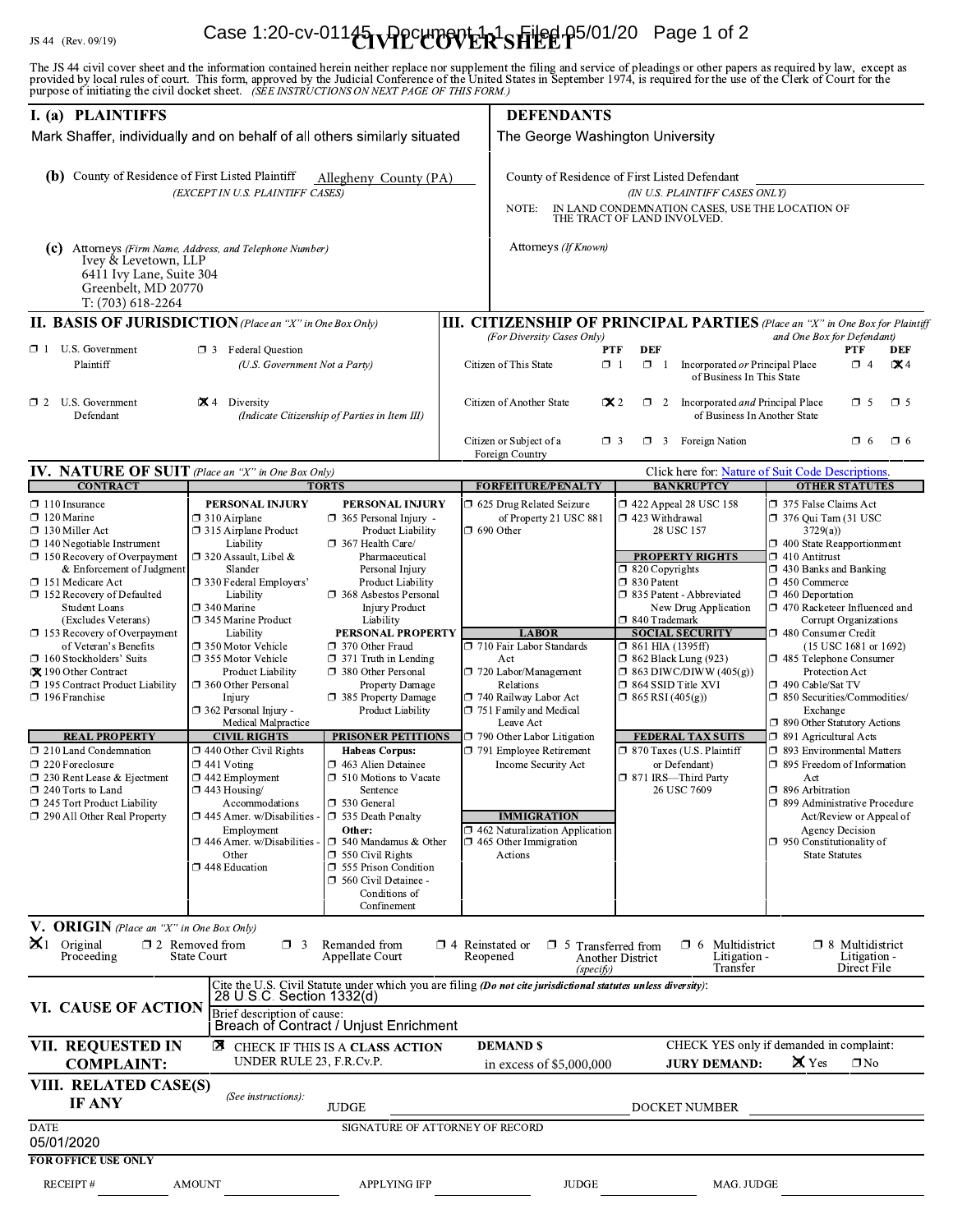#### **INSTRUCTIONS FOR ATTORNEYS COMPLETING CIVIL COVER SHEET FORM JS 44**

Authority For Civil Cover Sheet

The JS 44 civil cover sheet and the information contained herein neither replaces nor supplements the filings and service of pleading or other papers as required by law, except as provided by local rules of court. This form, approved by the Judicial Conference of the United States in September 1974, is required for the use of the Clerk of Court for the purpose of initiating the civil docket sheet. Consequently, a civil cover sheet is submitted to the Clerk of Court for each civil complaint filed. The attorney filing a case should complete the form as follows:

- Plaintiffs-Defendants. Enter names (last, first, middle initial) of plaintiff and defendant. If the plaintiff or defendant is a government agency, use  $L(a)$ only the full name or standard abbreviations. If the plaintiff or defendant is an official within a government agency, identify first the agency and then the official, giving both name and title.
- County of Residence. For each civil case filed, except U.S. plaintiff cases, enter the name of the county where the first listed plaintiff resides at the  $(b)$ time of filing. In U.S. plaintiff cases, enter the name of the county in which the first listed defendant resides at the time of filing. (NOTE: In land condemnation cases, the county of residence of the "defendant" is the location of the tract of land involved.)
- $\left( \mathbf{c} \right)$ Attorneys. Enter the firm name, address, telephone number, and attorney of record. If there are several attorneys, list them on an attachment, noting in this section "(see attachment)".

Jurisdiction. The basis of jurisdiction is set forth under Rule 8(a), F.R.Cv.P., which requires that jurisdictions be shown in pleadings. Place an "X" П. in one of the boxes. If there is more than one basis of jurisdiction, precedence is given in the order shown below.

United States plaintiff. (1) Jurisdiction based on 28 U.S.C. 1345 and 1348. Suits by agencies and officers of the United States are included here. United States defendant. (2) When the plaintiff is suing the United States, its officers or agencies, place an "X" in this box.

Federal question. (3) This refers to suits under 28 U.S.C. 1331, where jurisdiction arises under the Constitution of the United States, an amendment to the Constitution, an act of Congress or a treaty of the United States. In cases where the U.S. is a party, the U.S. plaintiff or defendant code takes precedence, and box 1 or 2 should be marked.

Diversity of citizenship. (4) This refers to suits under 28 U.S.C. 1332, where parties are citizens of different states. When Box 4 is checked, the citizenship of the different parties must be checked. (See Section III below; NOTE: federal question actions take precedence over diversity cases.)

- Ш. Residence (citizenship) of Principal Parties. This section of the JS 44 is to be completed if diversity of citizenship was indicated above. Mark this section for each principal party.
- Nature of Suit. Place an "X" in the appropriate box. If there are multiple nature of suit codes associated with the case, pick the nature of suit code IV. that is most applicable. Click here for: Nature of Suit Code Descriptions.
- V. **Origin.** Place an " $X$ " in one of the seven boxes.

Original Proceedings. (1) Cases which originate in the United States district courts.

Removed from State Court. (2) Proceedings initiated in state courts may be removed to the district courts under Title 28 U.S.C., Section 1441. Remanded from Appellate Court. (3) Check this box for cases remanded to the district court for further action. Use the date of remand as the filing date.

Reinstated or Reopened. (4) Check this box for cases reinstated or reopened in the district court. Use the reopening date as the filing date. Transferred from Another District. (5) For cases transferred under Title 28 U.S.C. Section 1404(a). Do not use this for within district transfers or multidistrict litigation transfers.

Multidistrict Litigation – Transfer. (6) Check this box when a multidistrict case is transferred into the district under authority of Title 28 U.S.C. Section 1407.

Multidistrict Litigation – Direct File. (8) Check this box when a multidistrict case is filed in the same district as the Master MDL docket. PLEASE NOTE THAT THERE IS NOT AN ORIGIN CODE 7. Origin Code 7 was used for historical records and is no longer relevant due to changes in statue.

- VI. Cause of Action. Report the civil statute directly related to the cause of action and give a brief description of the cause. Do not cite jurisdictional statutes unless diversity. Example: U.S. Civil Statute: 47 USC 553 Brief Description: Unauthorized reception of cable service
- Requested in Complaint. Class Action. Place an "X" in this box if you are filing a class action under Rule 23, F.R.Cv.P. VII. Demand. In this space enter the actual dollar amount being demanded or indicate other demand, such as a preliminary injunction. Jury Demand. Check the appropriate box to indicate whether or not a jury is being demanded.
- VIII. Related Cases. This section of the JS 44 is used to reference related pending cases, if any. If there are related pending cases, insert the docket numbers and the corresponding judge names for such cases.

Date and Attorney Signature. Date and sign the civil cover sheet.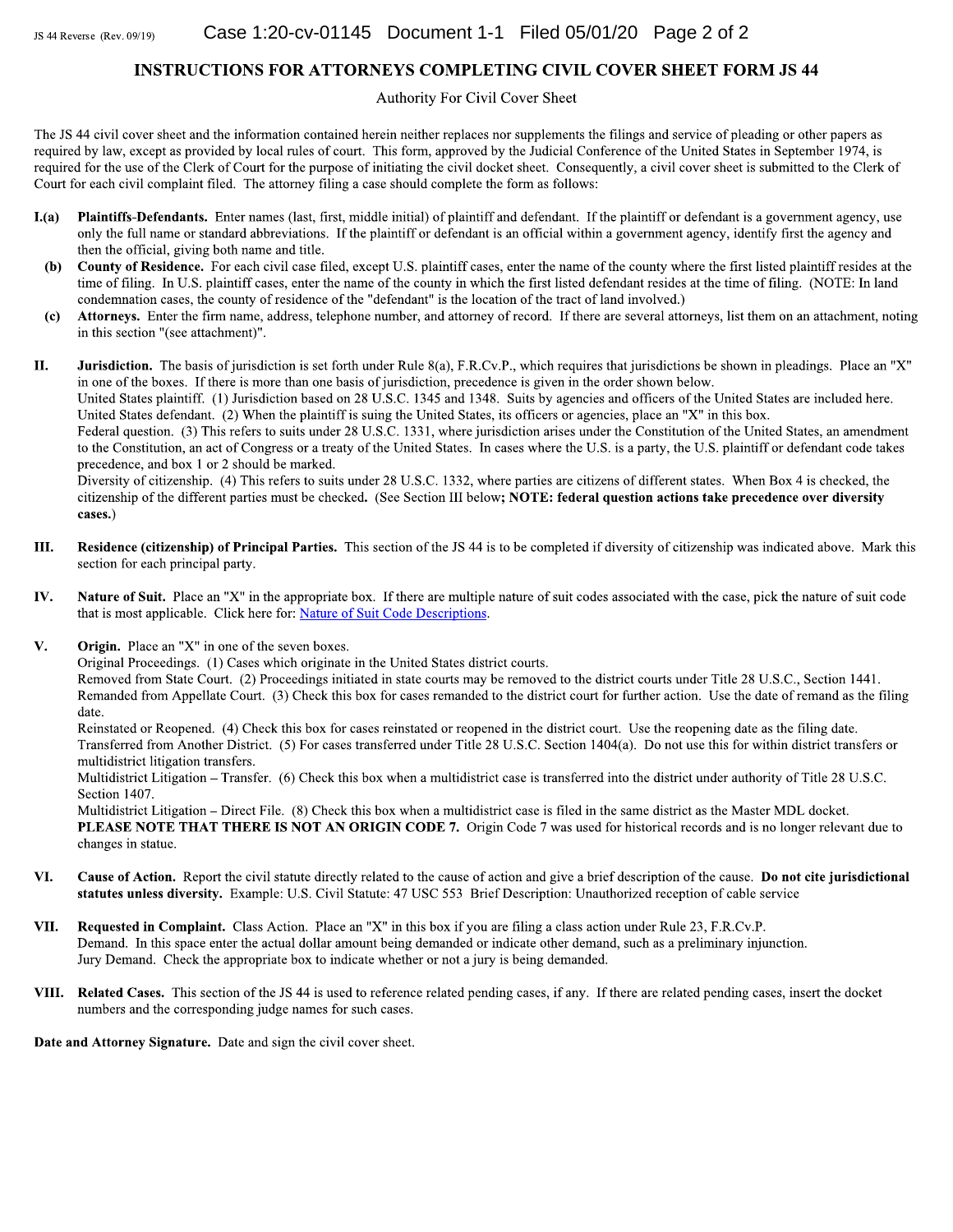AO 440 (Rev. 06/12) Summons in a Civil Action



## **SUMMONS IN A CIVIL ACTION**

To: (Defendant's name and address)

The George Washington University c/o General Counsel 2000 Pennsylvania Ave, NW Suite 305 Washington, DC 20006

A lawsuit has been filed against you.

Within 21 days after service of this summons on you (not counting the day you received it) — or 60 days if you are the United States or a United States agency, or an officer or employee of the United States described in Fed. R. Civ. P. 12 (a)(2) or (3) — you must serve on the plaintiff an answer to the attached complaint or a motion under Rule 12 of the Federal Rules of Civil Procedure. The answer or motion must be served on the plaintiff or plaintiff's attorney, whose name and address are:

Andrew S. Levetown Ivey & Levetown, LLP 6411 Ivy Lane, Suite 304 Greenbelt, MD 20770

If you fail to respond, judgment by default will be entered against you for the relief demanded in the complaint. You also must file your answer or motion with the court.

**CLERK OF COURT** 

Date:

Signature of Clerk or Deputy Clerk